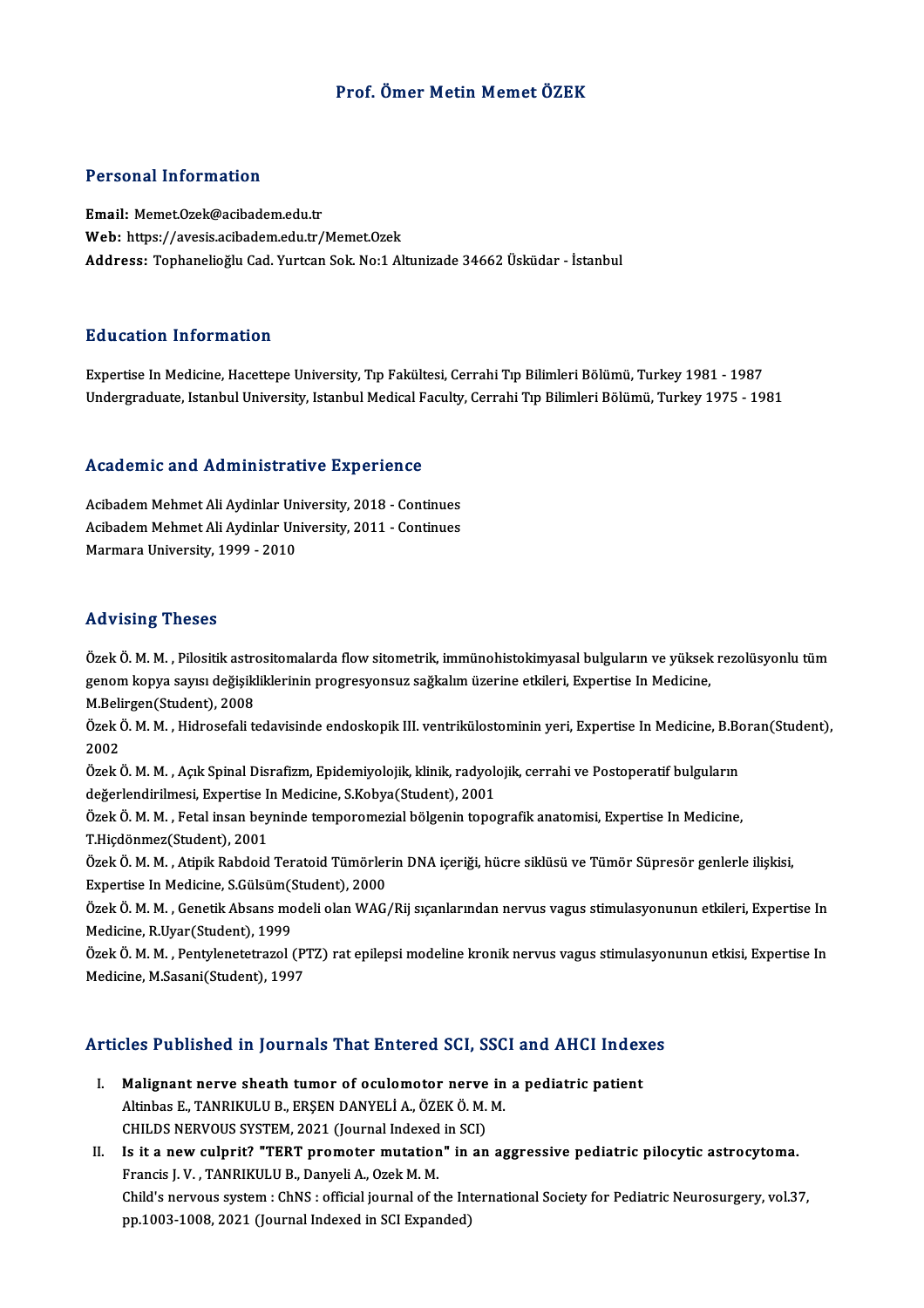III. Spinal intramedullary H3K27M mutant glioma with vertebral metastasis: a case report Spinal intramedullary H3K27M mutant glioma w<br>Handis C., TANRIKULU B., Danyeli A. E. , ÖZEK Ö. M. M.<br>CHILDS NERVOUS SYSTEM 2021 (Jaurnal Indeved in Spinal intramedullary H3K27M mutant glioma with<br>Handis C., TANRIKULU B., Danyeli A. E. , ÖZEK Ö. M. M.<br>CHILDS NERVOUS SYSTEM, 2021 (Journal Indexed in SCI)<br>Cunnent Clinical Prastice About Bodiatric Midline Cli Handis C., TANRIKULU B., Danyeli A. E. , ÖZEK Ö. M. M.<br>CHILDS NERVOUS SYSTEM, 2021 (Journal Indexed in SCI)<br>IV. Current Clinical Practice About Pediatric Midline Gliomas in the Scope of Molecular Era.<br>Tenrikyly B. Ozek M. CHILDS NERVOUS SYSTEM, 2021 (Journal Indexed in SCI)<br>Current Clinical Practice About Pediatric Midline Gl<br>Tanrikulu B., Ozek M.<br>Turkish neurosurgery, 2020 (Journal Indexed in SCI) Current Clinical Practice About Pediatric Midlin<br>Tanrikulu B., Ozek M.<br>Turkish neurosurgery, 2020 (Journal Indexed in SCI)<br>Is H2K27me3 status really a strang prognastic. Tanrikulu B., Ozek M.<br>Turkish neurosurgery, 2020 (Journal Indexed in SCI)<br>V. Is H3K27me3 status really a strong prognostic indicator for pediatric posterior fossa<br>2000dymomas2 A single surgeen, single center experience Turkish neurosurgery, 2020 (Journal Indexed in SCI)<br>Is H3K27me3 status really a strong prognostic indicator fo<br>ependymomas? A single surgeon, single center experience.<br>Tanrikulu B. Danveli A. Özek M Is H3K27me3 status really a<br>ependymomas? A single surg<br>Tanrıkulu B., Danyeli A., Özek M.<br>Child's nervous system : ChNS : ependymomas? A single surgeon, single center experience.<br>Tanrıkulu B., Danyeli A., Özek M.<br>Child's nervous system : ChNS : official journal of the International Society for Pediatric Neurosurgery, vol.36,<br>np 941-949-2020 ( Tanrıkulu B., Danyeli A., Özek M.<br>Child's nervous system : ChNS : official journal of the I<br>pp.941-949, 2020 (Journal Indexed in SCI Expanded)<br>Changes in Callesal Angle After Sussessful Ende VI. Changes in Callosal Angle After Successful Endoscopic Third Ventriculostomy Procedure in Pediatric<br>Patients pp.941-949, 2020 (Journal Indexed in SCI Expanded) TANRIKULUB.,ÖZEKÖ.M.M. Patients<br>TANRIKULU B., ÖZEK Ö. M. M.<br>TURKISH NEUROSURGERY, vol.30, no.2, pp.293-298, 2020 (Journal Indexed in SCI)<br>Segial Eunerianese of Turkish Benents Beising e Child With Aport Sundner TANRIKULU B., ÖZEK Ö. M. M.<br>TURKISH NEUROSURGERY, vol.30, no.2, pp.293-298, 2020 (Journal Indexed in SCI)<br>VII. Social Experiences of Turkish Parents Raising a Child With Apert Syndrome: A Qualitative Study<br>Saydam S. 7 . Gü TURKISH NEUROSURGERY, vol.30, no.2, pp.293-298, 2020 (Jou<br>Social Experiences of Turkish Parents Raising a Child W<br>Saydam S. Z. , Çüçülayef D., Doğan T. N. , Crerand C. E. , Özek M.<br>Cleft Pelate Crepisfesial Journal 2020 (J Social Experiences of Turkish Parents Raising a Child W<br>Saydam S. Z. , Çüçülayef D., Doğan T. N. , Crerand C. E. , Özek M.<br>Cleft Palate-Craniofacial Journal, 2020 (Journal Indexed in SCI)<br>Enilaney euroery in nodiatrie popu Saydam S. Z. , Çüçülayef D., Doğan T. N. , Crerand C. E. , Özek M.<br>Cleft Palate-Craniofacial Journal, 2020 (Journal Indexed in SCI)<br>VIII. Epilepsy surgery in pediatric population. Surgical results and predictors of outcome Cleft Palate-Craniofacial Journal, 2020 ()<br>Epilepsy surgery in pediatric popul<br>Handis C., TANRIKULU B., ÖZEK Ö. M. M.<br>Naunashimuzia val 31 nn 5 14 2020 (L Epilepsy surgery in pediatric population. Surgical results and productions of the Mandis C., TANRIKULU B., ÖZEK Ö. M. M.<br>Neurochirurgie, vol.31, pp.5-14, 2020 (Journal Indexed in SCI Expanded)<br>Postoperative patency assessm Handis C., TANRIKULU B., ÖZEK Ö. M. M.<br>Neurochirurgie, vol.31, pp.5-14, 2020 (Journal Indexed in SCI Expanded)<br>IX. Postoperative patency assessment of Cystocisternostomy and Cystoventriculostomy stomas in cases<br>with Arashn Neurochirurgie, vol.31, pp.5-14, 2020 (Journal Indexed in SCI Expanded)<br>Postoperative patency assessment of Cystocisternostomy and Cy<br>with Arachnoidal cyst. Postoperative patency assessment<br>with Arachnoidal cyst.<br>Arslan A., Başarır M., Özek M., Dinçer A.<br>Child's nervous system : ChNS : official i Child's nervous system: ChNS : official journal of the International Society for Pediatric Neurosurgery, 2019<br>(Journal Indexed in SCI) Arslan A., Başarır M., Özek M., Dinçer A. Child's nervous system : ChNS : official journal of the International Society for Pediatric Neurosur<br>(Journal Indexed in SCI)<br>X. Behavioral functioning of school-aged children with non-syndromic craniosynostosis.<br>Zoutinoğl (Journal Indexed in SCI)<br>Behavioral functioning of school-aged childre<br>Zeytinoğlu-Saydam S., Özek M., Marcus J., Crerand C.<br>Child's nervous system : ChNS : efficial jeurnal of the Behavioral functioning of school-aged children with non-syndromic craniosynostosis.<br>Zeytinoğlu-Saydam S., Özek M., Marcus J., Crerand C.<br>Child's nervous system : ChNS : official journal of the International Society for Ped Zeytinoğlu-Saydam S., Öz<br>Child's nervous system :<br>(Journal Indexed in SCI)<br>Manazamant of matur Child's nervous system : ChNS : official journal of the International Society for Pe<br>(Journal Indexed in SCI)<br>XI. Management of mature pineal region teratomas in pediatric age group.<br>Tenriculu B. Özek M. (Journal Indexed in SCI)<br>XI. Management of mature pineal region teratomas in pediatric age group.<br>Tanrıkulu B., Özek M. Management of mature pineal region teratomas in pediatric age group.<br>Tanrıkulu B., Özek M.<br>Child's nervous system : ChNS : official journal of the International Society for Pediatric Neurosurgery, 2019<br>(Jaunnal Indeved in Tanrıkulu B., Özek M.<br>Child's nervous system :<br>(Journal Indexed in SCI)<br>A rane clinical present Child's nervous system : ChNS : official journal of the International Society for Pediatric Neurosurgery, 201<br>(Journal Indexed in SCI)<br>XII. A rare clinical presentation: a pleomorphic xanthoastrocytoma presenting with intr (Journal Indexed in SCI)<br>A rare clinical presentation: a pleomorphic xanthoastrocytoma presenting with intr<br>haemorrhage and metastasizing vigorouslycase report and review of the literature<br>Othiogh: C. D., Oral: M. M. **A rare clinical presenta<br>haemorrhage and meta<br>Otluoglu G.D., Ozek M.M.<br>CHILDS NEPVOUS SVSTEN** haemorrhage and metastasizing vigorouslycase report and review of the following the computation of the settlem of the settlem of the computation of the computation of Matter System, which is consistent to the computation o Otluoglu G. D. , Ozek M. M.<br>CHILDS NERVOUS SYSTEM, vol.35, no.2, pp.355-362, 2019 (Journal Indexed in SCI)<br>XIII. Intraoperative Neuromonitoring of Motor-Evoked Potentials in Infants Undergoing Surgery of the<br>Spine and Spin CHILDS NERVOUS SYSTEM<br>Intraoperative Neuron<br>Spine and Spinal Cord.<br>Avdinlar E. Dilmon B. Ko Intraoperative Neuromonitoring of Motor-Evoked Poter<br>Spine and Spinal Cord.<br>Aydinlar E., Dikmen P., Kocak M., Baykan N., Seymen N., Ozek M.<br>Journal of clinical neurophysiology : official publication of the A Journal of clinical neurophysiology : official publication of the American Electroencephalographic Society, vol.36, Aydinlar E., Dikmen P., Kocak M., Baykan N., Se<br>Journal of clinical neurophysiology : official pu<br>no.1, pp.60-66, 2019 (Journal Indexed in SCI)<br>Hunothalamia hamartama presenting wit XIV. Hypothalamic hamartoma presenting with infantile spasms<br>Isik U., Saltik S., Tanrikulu B., Ozek M. M. no.1, pp.60-66, 2019 (Journal Indexed in SCI) CHILDS NERVOUS SYSTEM, vol.33, no.12, pp.2197-2200, 2017 (Journal Indexed in SCI) Isik U., Saltik S., Tanrikulu B., Ozek M. M.<br>CHILDS NERVOUS SYSTEM, vol.33, no.12, pp.2197-2200, 2017 (Journal Indexed in SCI)<br>XV. The Acute and Delayed Effects of Vagal Nerve Stimulation on an Absence Epilepsy Model in WA CHILDS NERVOUS SYSTEM, vol.33, no.12, pp.2197-2200, 2017 (Jo<br>The Acute and Delayed Effects of Vagal Nerve Stimulation<br>Uyar R., Turk C. C. , Isik N., KALELİOĞLU M., Onat F., ÖZEK Ö. M. M.<br>TURKISH NEUROSURCERY vol.26, no.2, The Acute and Delayed Effects of Vagal Nerve Stimulation on an Absence<br>Uyar R., Turk C. C. , Isik N., KALELİOĞLU M., Onat F., ÖZEK Ö. M. M.<br>TURKISH NEUROSURGERY, vol.26, no.3, pp.352-356, 2016 (Journal Indexed in SCI)<br>Eunn Uyar R., Turk C. C. , Isik N., KALELİOĞLU M., Onat F., ÖZEK Ö. M. M.<br>TURKISH NEUROSURGERY, vol.26, no.3, pp.352-356, 2016 (Journal Indexed in SCI)<br>XVI. Expression profiles of 151 pediatric low-grade gliomas reveal mole TURKISH NEUROSURGERY, vol.26, no<br>Expression profiles of 151 pedia<br>location and histological subtype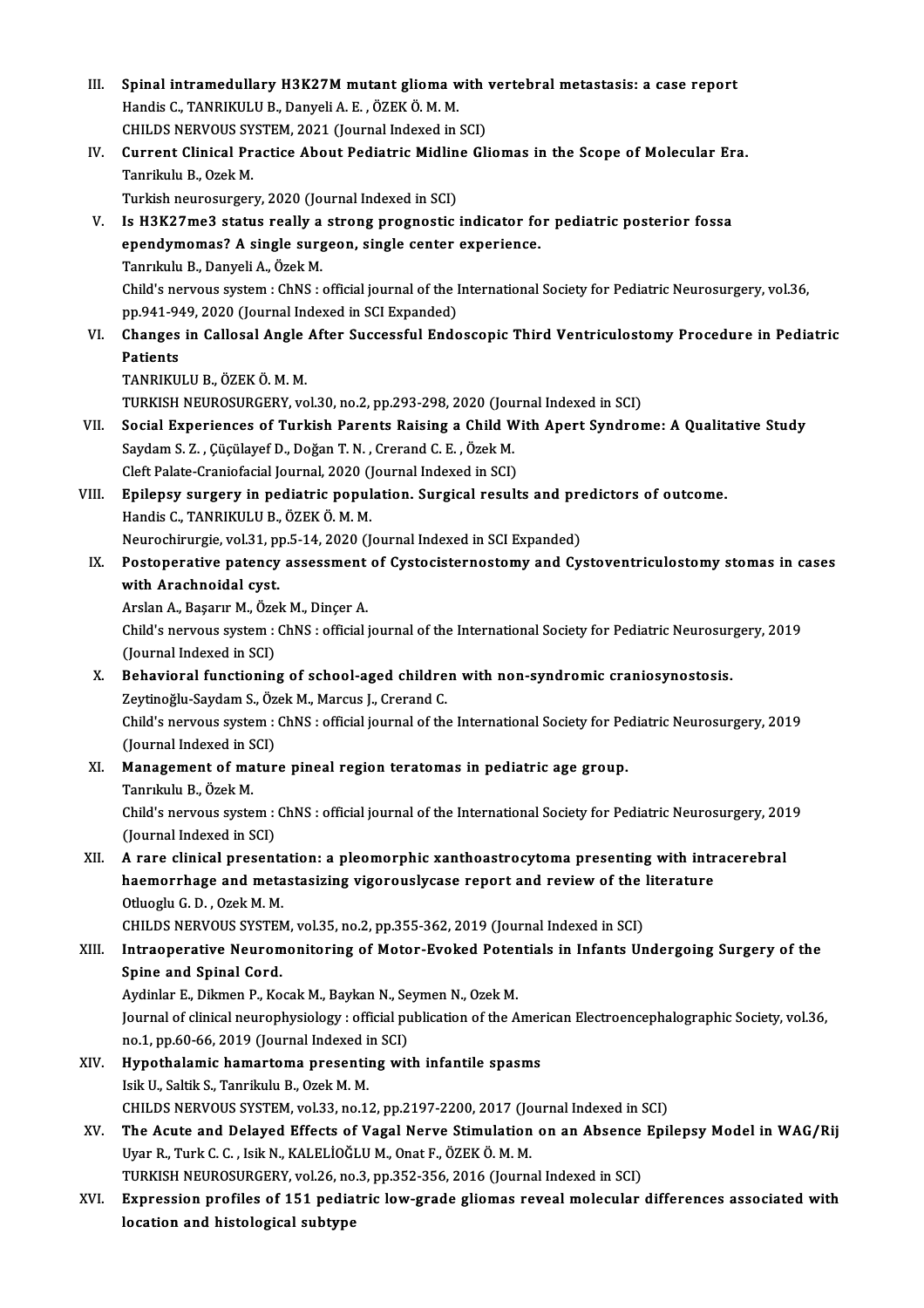Bergthold G., Bandopadhayay P., Hoshida Y., Ramkissoon S., Ramkissoon L., Rich B., Maire C. L. , Paolella B. R. ,<br>Sehymashar S. E., Tabel: B. et el. Bergthold G., Bandopadhayay P.,<br>Schumacher S. E. , Tabak B., et al.<br>NEUPO ONCOLOCY, vol.17, no.11 Bergthold G., Bandopadhayay P., Hoshida Y., Ramkissoon S., Ramkissoon L., Rich<br>Schumacher S. E. , Tabak B., et al.<br>NEURO-ONCOLOGY, vol.17, no.11, pp.1486-1496, 2015 (Journal Indexed in SCI)<br>Neuroendossonis Manassmant of Su Schumacher S. E. , Tabak B., et al.<br>NEURO-ONCOLOGY, vol.17, no.11, pp.1486-1496, 2015 (Journal Indexer<br>XVII. Neuroendoscopic Management of Suprasellar Arachnoid Cysts<br>Ozek M. M. Urgun K. NEURO-ONCOLOGY, vol.17, no.11, pp.1486-1496, 2015 (Journal Indexed in SCI)<br>Neuroendoscopic Management of Suprasellar Arachnoid Cysts<br>Ozek M. M. , Urgun K.<br>WORLD NEUROSURGERY, vol.79, no.2, 2013 (Journal Indexed in SCI) Neuroendoscopic Management of Suprasellar Arachnoid Cyst<br>Ozek M. M., Urgun K.<br>WORLD NEUROSURGERY, vol.79, no.2, 2013 (Journal Indexed in SCI)<br>DNA Exagmentation Simulation Method (ESM) and Exagment. Ozek M. M. , Urgun K.<br>WORLD NEUROSURGERY, vol.79, no.2, 2013 (Journal Indexed in SCI)<br>XVIII. DNA Fragmentation Simulation Method (FSM) and Fragment Size Matching Improve aCGH<br>Performance of EEBE Tissues WORLD NEUROSURGERY, vol.79,<br>DNA Fragmentation Simulatio<br>Performance of FFPE Tissues<br>Crais J. M., Vona N., Bamkissoon S DNA Fragmentation Simulation Method (FSM) and Fragment Size Matching Improve aCGH<br>Performance of FFPE Tissues<br>Craig J. M. , Vena N., Ramkissoon S., Idbaih A., Fouse S. D. , Ozek M., Sav A., Hill D. A. , Margraf L. R. , Ebe Perf<br>Craig<br>et al.<br>PLOS Craig J. M. , Vena N., Ramkissoon S., Idbaih A., Fouse S<br>et al.<br>PLOS ONE, vol.7, no.6, 2012 (Journal Indexed in SCI)<br>Pielogis tumer behavior in pilogytic estregyter et al.<br>PLOS ONE, vol.7, no.6, 2012 (Journal Indexed in SCI)<br>XIX. Biologic tumor behavior in pilocytic astrocytomas Belirgen M., Berrak S. G. , ÖZDAĞ SEVGİLİ H., BOZKURT S., Eksioglu-Demiralp E., ÖZEKÖ.M.M. Biologic tumor behavior in pilocytic astrocytomas<br>Belirgen M., Berrak S. G. , ÖZDAĞ SEVGİLİ H., BOZKURT S., Eksioglu-Demiralp E., ÖZE<br>CHILDS NERVOUS SYSTEM, vol.28, no.3, pp.375-389, 2012 (Journal Indexed in SCI)<br>Detection XX. Detection of KIAA1549-BRAF Fusion Transcripts in Formalin-Fixed Paraffin-Embedded Pediatric CHILDS NERVOUS SYS<br>Detection of KIAA15<br>Low-Grade Gliomas<br>Tian Y. Bish B. E. Ven Detection of KIAA1549-BRAF Fusion Transcripts in Formalin-Fixed Paraffin-Embedded Pediatric<br>Low-Grade Gliomas<br>Tian Y., Rich B. E. , Vena N., Craig J. M. , MacConaill L. E. , Rajaram V., Goldman S., Taha H., Mahmoud M., Oze Lo<br>Tia<br>IOI Tian Y., Rich B. E. , Vena N., Craig J. M. , MacConaill L. E. , Rajaram V., Goldman S., Taha H., Mahmou<mark>d</mark><br>al.<br>JOURNAL OF MOLECULAR DIAGNOSTICS, vol.13, no.6, pp.669-677, 2011 (Journal Indexed in SCI)<br>Padialagia evaluation al.<br>JOURNAL OF MOLECULAR DIAGNOSTICS, vol.13, no.6, pp<br>XXI. Radiologic evaluation of pediatric hydrocephalus<br>Dincer A., Ozek M. M. JOURNAL OF MOLECULAR DIAGNOSTICS, vol.13, no.6, pp.669-677, 2011 (Journal Indexed in SCI) CHILDS NERVOUS SYSTEM, vol.27, no.10, pp.1543-1562, 2011 (Journal Indexed in SCI) Dincer A., Ozek M. M.<br>CHILDS NERVOUS SYSTEM, vol.27, no.10, pp.1543-1562, 2011 (Journal Indexed in SCI)<br>XXII. SURGICAL RELEASE OF SECONDARY SPINAL CORD TETHERING IMPROVES THE PROGNOSIS OF<br>NEUPOCENIC BLADDER IN CHILDREN WIT CHILDS NERVOUS SYSTEM, vol.27, no.10, pp.1543-1562, 2011 (Journal Indexed in SCI)<br>SURGICAL RELEASE OF SECONDARY SPINAL CORD TETHERING IMPROVES THE PI<br>NEUROGENIC BLADDER IN CHILDREN WITH MYELOMENINGOCELE - AN UPDATE<br>Tarcan SURGICAL RELEASE OF SECONDARY SPINAL CORD TET<br>NEUROGENIC BLADDER IN CHILDREN WITH MYELOMI<br>Tarcan T., Tinay I., Sekerci C.A. , Onol F. F. , Simsek F., Ozek M.<br>JOUPMAL OF UPOLOCY .vol.125, no.4, 2011 (Journal Indoved NEUROGENIC BLADDER IN CHILDREN WITH MYELOMENING<br>Tarcan T., Tinay I., Sekerci C. A. , Onol F. F. , Simsek F., Ozek M.<br>JOURNAL OF UROLOGY, vol.185, no.4, 2011 (Journal Indexed in SCI)<br>Hydrogenhalus in Batients with Nourofibr Tarcan T., Tinay I., Sekerci C. A. , Onol F. F. , Simsek F., Ozek M.<br>JOURNAL OF UROLOGY, vol.185, no.4, 2011 (Journal Indexed in SCI)<br>XXIII. Hydrocephalus in Patients with Neurofibromatosis Type 1: MR Imaging Findings and JOURNAL OF UROLOGY, vol.185, no.4, 20<br>Hydrocephalus in Patients with Neu<br>Endoscopic Third Ventriculostomy<br>DiNCEP A Vener U ÖZEK Ö M M DİNÇERA.,YenerU.,ÖZEKÖ.M.M. AMERICAN JOURNAL OF NEURORADIOLOGY, vol.32, no.4, pp.643-646, 2011 (Journal Indexed in SCI) XXIV. Analysis of endoscopic third ventriculostomy patency byMRI: value of different pulse sequences, AMERICAN JOURNAL OF NEURORADIOLOGY, vol.32, no.4, pp.643-646, 2011 (Journal Index<br>Analysis of endoscopic third ventriculostomy patency by MRI: value of different<br>the sequence parameters, and the imaging planes for investig Analysis of endoscopic third ventriche sequence parameters, and the<br>Dincer A., Yildiz E., Kohan S., Ozek M. M.<br>CHILDS NERVOUS SYSTEM vol 27, no 1 the sequence parameters, and the imaging planes for investigation of flow<br>Dincer A., Yildiz E., Kohan S., Ozek M. M.<br>CHILDS NERVOUS SYSTEM, vol.27, no.1, pp.127-135, 2011 (Journal Indexed in SCI)<br>Finst intreaperative, shan Dincer A., Yildiz E., Kohan S., Ozek M. M.<br>CHILDS NERVOUS SYSTEM, vol.27, no.1, pp.127-135, 2011 (Journal Indexed in SCI)<br>XXV. First intraoperative, shared-resource, ultrahigh-field 3-Tesla magnetic resonance imaging syste

CHILDS NERVOUS SYSTEM, vol.27, no.1, pp.127-135, 2011 (Journal Index<br>First intraoperative, shared-resource, ultrahigh-field 3-Tesla ma<br>and its application in low-grade glioma resection Clinical article<br>Persin M.N., ÖZDIMAN First intraoperative, shared-resource, ultrahigh-field 3-Te<br>and its application in low-grade glioma resection Clinical a<br>Pamir M.N., ÖZDUMAN K., Dincer A., Yildiz E., Peker S., Ozek M. M.<br>JOUPMAL OF NEUPOSUPCEPY vol 112 no and its application in low-grade glioma resection Clinical article<br>Pamir M. N. , ÖZDUMAN K., Dincer A., Yildiz E., Peker S., Ozek M. M.<br>JOURNAL OF NEUROSURGERY, vol.112, no.1, pp.57-69, 2010 (Journal Indexed in SCI)<br>Is All Pamir M. N. , ÖZDUMAN K., Dincer A., Yildiz E., Peker S., Ozek M. M.<br>JOURNAL OF NEUROSURGERY, vol.112, no.1, pp.57-69, 2010 (Journal Indexed in SCI)<br>XXVI. Is All "Communicating" Hydrocephalus Really Communicating? Prospect

JOURNAL OF NEUROSURGERY, vol.112, no.1, pp.57-69, 2010 (Journal Is All "Communicating" Hydrocephalus Really Communication<br>Constructive Interference in Steady State Sequence at 3T<br>Dincer A, Koban S, Orek M, M **Is All "Communicating" Hyd<br>Constructive Interference i**<br>Dincer A., Kohan S., Ozek M. M.<br>AMERICAN IOURNAL OF NEUP Constructive Interference in Steady State Sequence at 3T<br>Dincer A., Kohan S., Ozek M. M.<br>AMERICAN JOURNAL OF NEURORADIOLOGY, vol.30, no.10, pp.1898-1906, 2009 (Journal Indexed in SCI)<br>Deep hrain stimulation for Helmes' tre

Dincer A., Kohan S., Ozek M. M.<br>AMERICAN JOURNAL OF NEURORADIOLOGY, vol.30, no.10, pp.1898-1906, 2009 (Journal of New Y., Deep brain stimulation for Holmes' tremor related to a thalamic abscess<br>Peker S., ISIK U., Akgun Y., AMERICAN JOURNAL OF NEURORADIOL<br>Deep brain stimulation for Holmes'<br>Peker S., ISIK U., Akgun Y., ÖZEK Ö. M. M.<br>CHU DS NEPVOUS SYSTEM vol 24. Do 9. Deep brain stimulation for Holmes' tremor related to a thalamic abscess<br>Peker S., ISIK U., Akgun Y., ÖZEK Ö. M. M.<br>CHILDS NERVOUS SYSTEM, vol.24, no.9, pp.1057-1062, 2008 (Journal Indexed in SCI)<br>Dess surgisel release of t Peker S., ISIK U., Akgun Y., ÖZEK Ö. M. M.<br>CHILDS NERVOUS SYSTEM, vol.24, no.9, pp.1057-1062, 2008 (Journal Indexed in SCI)<br>XXVIII. Does surgical release of tertiary spinal cord tethering improve the prognosis of neuro

CHILDS NERVOUS SYSTEM, vol.24, no.9, p<br>Does surgical release of tertiary spin<br>in children with spinal dysiraphism?<br>TARGAN T. TiNAY i. Ozzur Q. Simsek E. G Does surgical release of tertiary spinal cor<br>in children with spinal dysiraphism?<br>TARCAN T., TİNAY İ., Ozgur O., Simsek F., Ozek M.<br>FUROPEAN UROLOCY SUPPLEMENTS, vol.7, no.2 in children with spinal dysiraphism?<br>TARCAN T., TİNAY İ., Ozgur O., Simsek F., Ozek M.<br>EUROPEAN UROLOGY SUPPLEMENTS, vol.7, no.3, pp.213, 2008 (Journal Indexed in SCI)<br>Endossenis treatment of in utere disspessed supresslle

TARCAN T., TİNAY İ., Ozgur O., Simsek F., Ozek M.<br>EUROPEAN UROLOGY SUPPLEMENTS, vol.7, no.3, pp.213, 2008 (Journal Indexed in SCI)<br>XXIX. Endoscopic treatment of in utero diagnosed suprasellar arachnoid cyst and development EUROPE<br><mark>Endosc</mark>e<br>wasting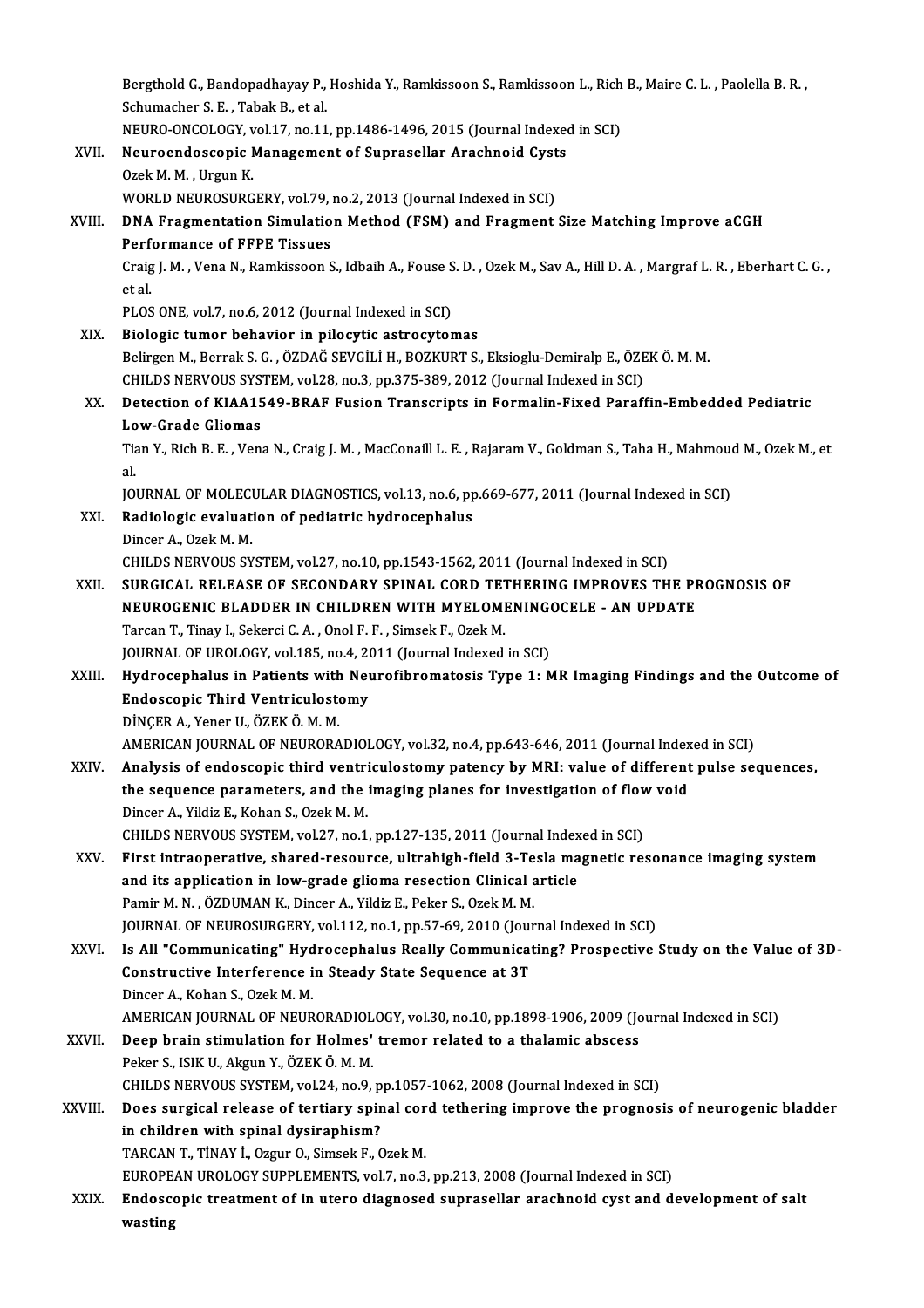IsikU.,OzekM.M. Isik U., Ozek M. M.<br>MINIMALLY INVASIVE NEUROSURGERY, vol.50, no.4, pp.243-246, 2007 (Journal Indexed in SCI)<br>Surgical treatment of nolymicrogynic with advanced nadiologie and nouronhygiologie XXX. Surgical treatment of polymicrogyria with advanced radiologic and neurophysiologic techniques<br>Isik U., Dincer A., Ozek M. M. MINIMALLY INVASIVE NEU<mark>l</mark><br>Surgical treatment of pol<br>Isik U., Dincer A., Ozek M. M.<br>CHIL DS NERVOUS SYSTEM Surgical treatment of polymicrogyria with advanced radiologic and neuro<br>Isik U., Dincer A., Ozek M. M.<br>CHILDS NERVOUS SYSTEM, vol.23, no.4, pp.443-448, 2007 (Journal Indexed in SCI)<br>Congenital glichlastema multiforme... Ca Isik U., Dincer A., Ozek M. M.<br>CHILDS NERVOUS SYSTEM, vol.23, no.4, pp.443-448, 2007 (Journal Indexed in SCI)<br>XXXI. Congenital glioblastoma multiforme - Case report and review of the literature<br>Sekar A. Ozek M. M. **CHILDS NERVOUS S<br>Congenital gliobla**<br>Seker A., Ozek M. M.<br>JOUPMAL OF NEUPC Congenital glioblastoma multiforme - Case report and review of the literature<br>Seker A., Ozek M. M.<br>JOURNAL OF NEUROSURGERY, vol.105, no.6, pp.473-479, 2006 (Journal Indexed in SCI)<br>Movemove disease and anesthesia Seker A., Ozek M. M.<br>JOURNAL OF NEUROSURGERY, vol.105,<br>XXXII. Moyamoya disease and anesthesia JOURNAL OF NEUROSURGERY, vol.105, no.6, pp.473<br>Moyamoya disease and anesthesia<br>Baykan N., Ozgen S., Ustalar Z., Dagcinar A., Ozek M.<br>PEDIATRIC ANESTHESIA .vol.15, no.13, nn.1111.11 Moyamoya disease and anesthesia<br>Baykan N., Ozgen S., Ustalar Z., Dagcinar A., Ozek M.<br>PEDIATRIC ANESTHESIA, vol.15, no.12, pp.1111-1115, 2005 (Journal Indexed in SCI)<br>Tumors of the choroids plexus Baykan N., Ozgen S., Ustalar Z., Dagcinar A., Ozek M.<br>PEDIATRIC ANESTHESIA, vol.15, no.12, pp.1111-11<br>XXXIII. Tumors of the choroids plexus ÖZEKÖ.M.M. ,DAĞÇINARA.,KILIÇT.,SavA.,PAMİRM.N. ,Elmacı İ.,KARABAĞLIH. Turkish Neurosurgery, 2002 (Journal Indexed in SCI Expanded) XXXIV. Atypical teratoid/rhabdoid tumors: DNA content and tumor suppressor genes. Turkish Neurosurgery, 2002 (Journal Indexed in SCI Expanded)<br><mark>Atypical teratoid/rhabdoid tumors: DNA content and tumor suppressor ge</mark><br>Berrak S., Canpolat C., Ozek M., Dagcinar A., Sav A., Berik P., El-Naggar A., Langford L JOURNAL OF NEUROPATHOLOGY AND EXPERIMENTAL NEUROLOGY, vol.59, no.5, pp.446, 2000 (Journal Indexed<br>in SCI) Berrak<br>JOURNA<br>in SCI)<br>Gradin JOURNAL OF NEUROPATHOLOGY AND EXPERIMENTAL NEUROLOGY, vol.59, no.5, pp.446, 2000 (Journal In<br>in SCI)<br>XXXV. Grading and hemodynamic follow-up study of arteriovenous malformations with transcranial<br>peoples ultrasonography in SCI)<br>Grading and hemodynamic<br>Doppler ultrasonography.<br><sup>Vilia T. Domin M. N. Budd S. (</sup> Grading and hemodynamic follow-up stue<br>Doppler ultrasonography.<br>Kilic T., Pamir M. N. , Budd S., Ozek M., Erzen C.<br>Journal of ultrasound in modising : official jour Doppler ultrasonography.<br>Kilic T., Pamir M. N. , Budd S., Ozek M., Erzen C.<br>Journal of ultrasound in medicine : official journal of the American Institute of Ultrasound in Medicine, vol.17, no.12, pp.729-38, 1998 (Journal Indexed in SCI) Journal of ultrasound in medicine : official journal of the American Institute of Ultrasound in<br>no.12, pp.729-38, 1998 (Journal Indexed in SCI)<br>XXXVI. Cervical spondylotic myelopathy: surgical results and factors affecting no.12, pp.729-38, 1998 (Journal Indexed in SCI)<br>Cervical spondylotic myelopathy: surgical renderi S., Ozgen S., Pamir M. N. , Ozek M., Erzen C.<br>Naurosurgary, vol.43, no.1, 1998 (Journal Indove Cervical spondylotic myelopathy: surgical results and<br>Naderi S., Ozgen S., Pamir M. N. , Ozek M., Erzen C.<br>Neurosurgery, vol.43, no.1, 1998 (Journal Indexed in SCI)<br>Intramedullary, spinal sord tumors in shildron unde Naderi S., Ozgen S., Pamir M. N., Ozek M., Erzen C.<br>Neurosurgery, vol.43, no.1, 1998 (Journal Indexed in SCI)<br>XXXVII. Intramedullary spinal cord tumors in children under the age of 3 years<br>Constantini S. Houton L. Miller D Neurosurgery, vol.43, no.1, 1998 (Journal Indexed in SCI)<br>Intramedullary spinal cord tumors in children under the age of 3 year<br>Constantini S., Houten J., Miller D., Freed D., Ozek M., Rorke L., Allen J., Epstein F.<br>JOURNA Intramedullary spinal cord tumors in children under the age of 3 years<br>Constantini S., Houten J., Miller D., Freed D., Ozek M., Rorke L., Allen J., Epstein F.<br>JOURNAL OF NEUROSURGERY, vol.85, no.6, pp.1036-1043, 1996 (Jour Constantini S., Houten J., Miller D., Freed D., Ozek M., Rorke L., Allen J., Epstein F.<br>JOURNAL OF NEUROSURGERY, vol.85, no.6, pp.1036-1043, 1996 (Journal Indexed in SCI)<br>XXXVIII. A new, more dependable methodology for the JOURNAL OF NEUROSURGERY, vol.85, no.6, pp.103<br>A new, more dependable methodology for th<br>management of subarachnoid haemorrhage.<br><sup>Vilia T.</sup> Pamir M.N., Orek M. <sup>7inh</sup> T. Erren G. A new, more dependable methodology f<br>management of subarachnoid haemorrh<br>Kilic T., Pamir M. N. , Ozek M., Zirh T., Erzen C.<br>Asta nauvashimusias val 138 no 9, 1996 (Jou management of subarachnoid haemorrhage.<br>Kilic T., Pamir M. N. , Ozek M., Zirh T., Erzen C.<br>Acta neurochirurgica, vol.138, no.9, 1996 (Journal Indexed in SCI) Kilic T., Pamir M. N. , Ozek M., Zirh T., Erzen C.<br>Acta neurochirurgica, vol.138, no.9, 1996 (Journal Indexed in SCI)<br>XXXIX. A STANDARDISABLE MODEL OF FOCAL CEREBRAL-ISCHEMIA IN NORMOTENSIVE RATS ZIRH T., PAMIR M., OZEK M., SAV A., ONAT F. A STANDARDISABLE MODEL OF FOCAL CEREBRAL-ISCHEMIA IN NORMOTENSIVE RA<br>ZIRH T., PAMIR M., OZEK M., SAV A., ONAT F.<br>JOURNAL OF CLINICAL NEUROSCIENCE, vol.2, no.3, pp.245-251, 1995 (Journal Indexed in SCI)<br>A standardisable mod JOURNAL OF CLINICAL NEUROSCIENCE, vol.2, no.3, pp.245-251, 1995 (Journal Indexed in SCI)<br>XL. A standardisable model of focal cerebral ischaemia innormotensive rats. JOURNAL OF CLINICAL NEUROSCIENCE, vol.2, no.3<br>A standardisable model of focal cerebral iscl<br>Ali Z., Neemettin P., Memet Ö. M. M. , Sav A., Onat F.<br>Journal of clinical nourosciance : official journal of Journal of clinical neuroscience : official journal of the Neurosurgical Society of Australasia, vol.2, pp.245-51, 1995<br>(Journal Indexed in SCI Expanded) Ali Z., Neemettin P., Memet Ö. M. M.<br>Journal of clinical neuroscience : of<br>(Journal Indexed in SCI Expanded)<br>Multiple pineal syste associated Journal of clinical neuroscience : official journal of the Neurosurgical Society of Australasia, vol.2, pp.<br>(Journal Indexed in SCI Expanded)<br>XLI. Multiple pineal cysts associated with an ependymal cyst presenting with inf (Journal Indexed in SCI Expanded)<br>Multiple pineal cysts associated with an ependymal cyst p:<br>ÖZEK Ö. M. M. , ÖZEK E., Sav A., Erzen C., ÇALIŞKAN M. M. , Apak S.<br>Childs Newtous System, 1995 (Journal Indexed in SCI) Multiple pineal cysts associated with an ependy<br>ÖZEK Ö. M. M. , ÖZEK E., Sav A., Erzen C., ÇALIŞKAN M. I<br>Childs Nervous System, 1995 (Journal Indexed in SCI)<br>Introdural runture of corvicel vertebral disc : A ÖZEK Ö. M. M. , ÖZEK E., Sav A., Erzen C., ÇALIŞKAN M. M. , Apak S.<br>Childs Nervous System, 1995 (Journal Indexed in SCI)<br>XLII. Intradural rupture of cervical vertebral disc : A case repo<br>ÖZEK Ö. M. M. , Özer A., PAMİR M. N Childs Nervous System, 1995 (Journal Indexed in SCI)<br>Intradural rupture of cervical vertebral disc : A<br>ÖZEK Ö. M. M. , Özer A., PAMİR M. N. , Erzen C., Sav A.<br>Spine, 1994 (Journal Indexed in SCI) Intradural rupture of cervical vertebral disc : A case report ÖZEK Ö. M. M. , Özer A., PAMİR M. N. , Erzen C., Sav A.<br>Spine, 1994 (Journal Indexed in SCI)<br>XLIII. COMPLICATIONS OF CENTRAL-NERVOUS-SYSTEM HYDATID-DISEASE<br>OZEK M Spine, 19<br>**COMPLI**<br>OZEK M.<br>PEDIATE COMPLICATIONS OF CENTRAL-NERVOUS-SYSTEM HYDATID-DISEASE<br>OZEK M.<br>PEDIATRIC NEUROSURGERY, vol.20, no.1, pp.84-91, 1994 (Journal Indexed in SCI)<br>INTERMITTENT DIRLORIA IN CHORDOMA OZEK M.<br>PEDIATRIC NEUROSURGERY, vol.20, no.1, pp.84<br>XLIV. INTERMITTENT DIPLOPIA IN CHORDOMA PEDIATRIC NEUROSURGERY,<br>I<mark>NTERMITTENT DIPLOPIA</mark><br>AYDIN P., OZEK M., KANSU T.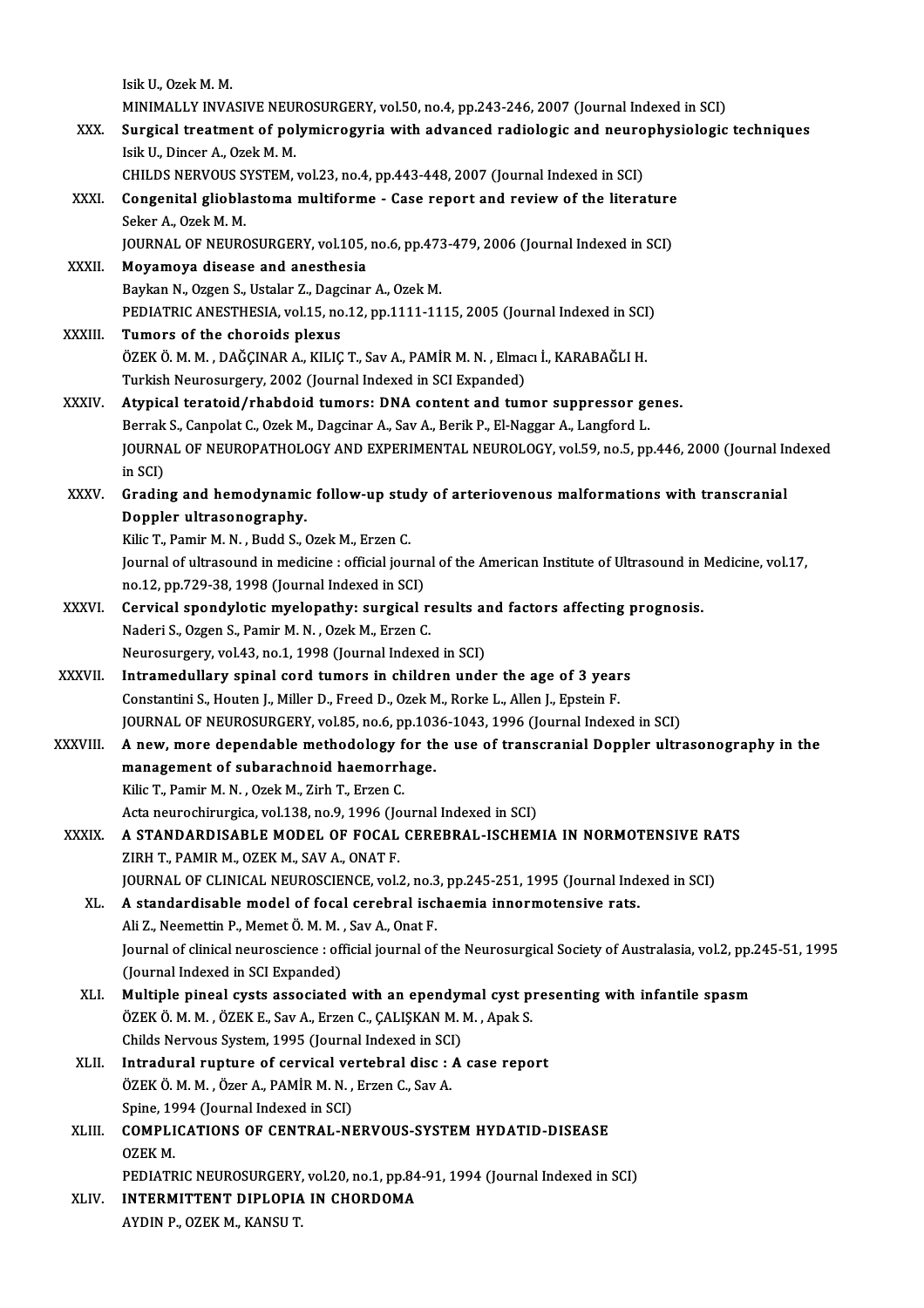|         | ANNALS OF OPHTHALMOLOGY, vol.26, no.1, pp.20-22, 1994 (Journal Indexed in SCI)                                                      |
|---------|-------------------------------------------------------------------------------------------------------------------------------------|
| XLV.    | The effect of defibrotide on reendothelization in microarterial anastomosis                                                         |
|         | ÖZEK Ö. M. M., PAMİR M. N., Özer A., Erbengi T., Ulutin O.                                                                          |
|         | Turkish Neurosurgery, 1994 (Journal Indexed in SCI Expanded)                                                                        |
| XLVI.   | Spontaneous rupture of an intraorbital hydatid cyst. A rare cause of acute visual loss.<br>OZEK M., PAMIR M. N., SAV A.             |
|         | Journal of clinical neuro-ophthalmology, vol.13, no.2, pp.135-7, 1993 (Journal Indexed in SCI)                                      |
| XLVII.  | Magnetic resonance imaging in the diagnosis of spinal hydatid cyst disease. Case report.<br>OZER A., OZEK M., PAMIR M. N., ERZEN C. |
|         | Paraplegia, vol.31, no.5, pp.338-40, 1993 (Journal Indexed in SCI)                                                                  |
| XLVIII. | Pleomorphic xanthoastrocytoma associated with von Recklinghausen neurofibromatosis.                                                 |
|         | OZEK M., SAV A., PAMIR M. N., OZER A., OZEK E., ERZEN C.                                                                            |
|         | Child's nervous system : ChNS : official journal of the International Society for Pediatric Neurosurgery, vol.9, no.1,              |
|         | pp.39-42, 1993 (Journal Indexed in SCI)                                                                                             |
| XLIX.   | Mutism after total removal of an exophytic pontine glioma                                                                           |
|         | ÖZEK ÖMM, PAMİRMN, Alptekin B.                                                                                                      |
|         | Turkish Neurosurgery, 1993 (Journal Indexed in SCI Expanded)                                                                        |
| L.      | MAGNETIC-RESONANCE-IMAGING IN THE DIAGNOSIS OF IDIOPATHIC GIANT-CELL GRANULOMATOUS                                                  |
|         | HYPOPHYSITIS - A RARE CAUSE OF HYPERPROLACTINEMIA                                                                                   |
|         | PAMIR M., ZIRH T., OZEK M., SAV A., ERZEN C., ERBENGI T.                                                                            |
|         | NEUROCHIRURGIA, vol.36, no.1, pp.20-25, 1993 (Journal Indexed in SCI)                                                               |
| LI.     | A pontine tuberculoma mimicking an exophytic brain stem tumor                                                                       |
|         | ÖZEK Ö. M. M., PAMİR M. N., Sav A., Erzen C., Zırh T.                                                                               |
|         | Zentralblatt Fur Chirurgie, 1993 (Journal Indexed in SCI)                                                                           |
| LII.    | The effect of defibrodite on cerebral vasospasm floowing subarachnoidal hemorrhage:a light and                                      |
|         | electronmicroscopic study in a 3 -way subarachnoidal hemorrhage model in cats                                                       |
|         | Özek Ö. M. M. , Pamir M. N. , Karabeyoğlu İ., Sav A., Baykan N., Erbengi T.                                                         |
|         | Turkish Neurosurgery, vol.3, pp.89-94, 1993 (Journal Indexed in SCI Expanded)                                                       |
| LIII.   | The plated bayonet: A new instrument to facilitate surgery for intra-axial neoplasmms of the spinal                                 |
|         | cord and brainstem                                                                                                                  |
|         | Özek Ö M M , Epstein F                                                                                                              |
|         | Journal Of Neurosurgery, vol.78, pp.505-507, 1993 (Journal Indexed in SCI)                                                          |
| LIV.    | Nucleolar organizer regions in meningeal tumors                                                                                     |
|         | Sav A., Soylemezoglu F., Ekicioglu G., Ozek M.                                                                                      |
|         | Turkish Neurosurgery, vol.3, no.2, pp.63-67, 1993 (Journal Indexed in SCI Expanded)                                                 |
| LV.     | PRIMARY OSTEOGENIC-SARCOMA OF THE FALX CEREBRI - A CASE-REPORT                                                                      |
|         | ZIRH T., PAMIR M., OZEK M., ERZEN C., SAV A.                                                                                        |
|         | EUROPEAN JOURNAL OF RADIOLOGY, vol.15, no.3, pp.193-195, 1992 (Journal Indexed in SCI)                                              |
| LVI.    | Surgical considerations in patients with lumbar spinal root anomalies.                                                              |
|         | PAMIR M. N., OZEK M., OZER A., KELES G., ERZEN C.                                                                                   |
|         | Paraplegia, vol.30, no.5, pp.370-5, 1992 (Journal Indexed in SCI)                                                                   |
| LVII.   | The effect of Lidocain on cerebral bioelectric activity and ultrastructure in focal ischaemia                                       |
|         | ÖZEK Ö. M. M., PAMİR M. N., Özer A., Erbengi A., Erbengi T., Önol B.                                                                |
|         | Turkish Neurosurgery, 1992 (Journal Indexed in SCI Expanded)                                                                        |
| LVIII.  | A combined surgical approach to a suprasellar arachnoidal cyst with precocious puberty                                              |
|         | ÖZEK Ö M M , PAMİR M N , Erzen C.                                                                                                   |
|         | Turkish Neurosurgery, 1992 (Journal Indexed in SCI Expanded)                                                                        |
| LIX.    | Correlation between computed tomography and magnetic resonance imaging in diastematomyelia.                                         |
|         | OZEK M., PAMIR M. N., OZER A., KELES G., ERZEN C.                                                                                   |
| TV.     | European journal of radiology, vol.13, no.3, pp.209-14, 1991 (Journal Indexed in SCI)<br>Dontino homotomo                           |

LX. Pontine hematoma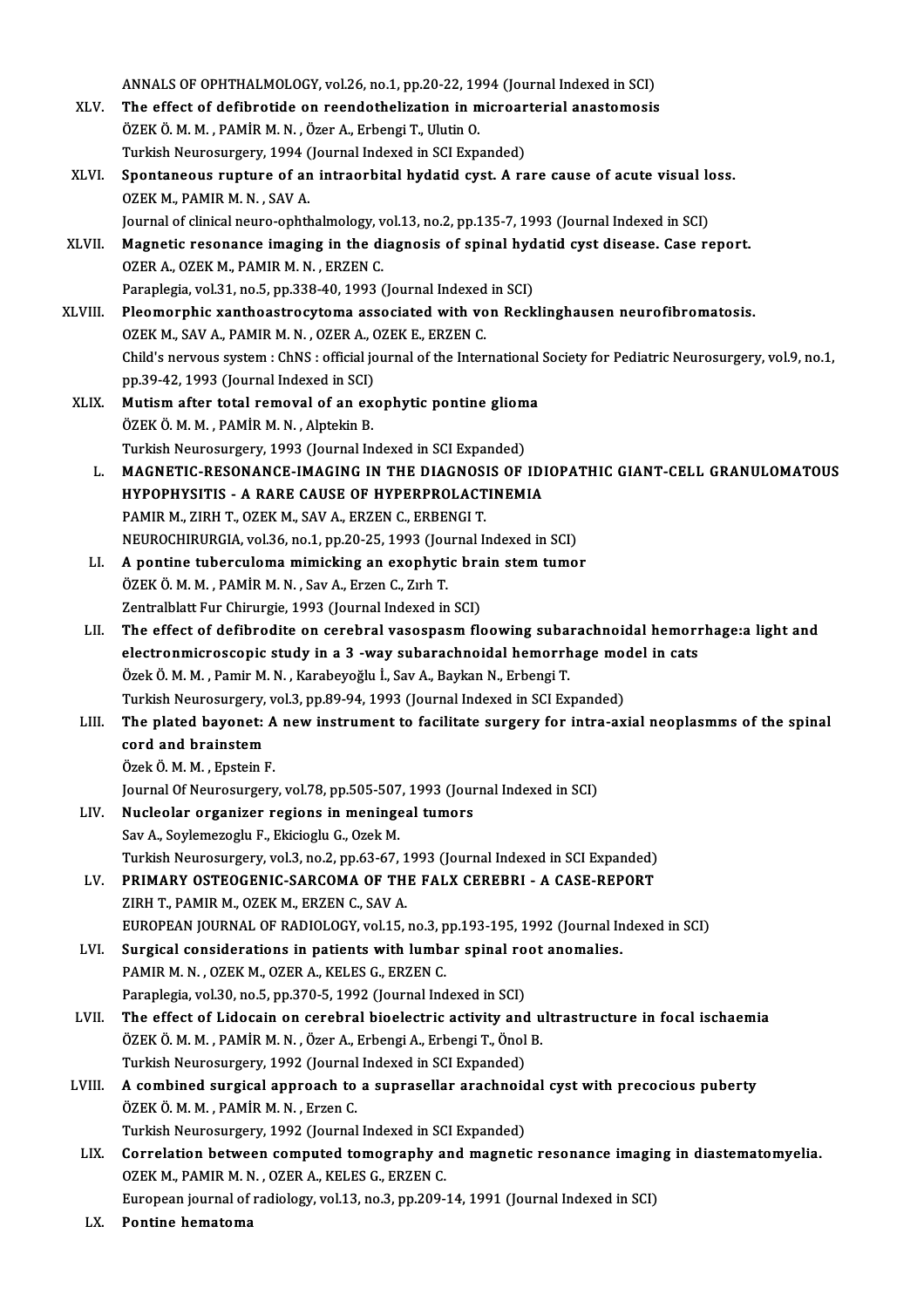ÖZEK Ö. M. M. , ÇOLAK A., Bertan V., Benli K., Gürçay Ö.<br>Zantralblatt Eur Chirurgia 1991 (Jaurnal Indavad in St ÖZEK Ö. M. M. , ÇOLAK A., Bertan V., Benli K., Gürçay Ö.<br>Zentralblatt Fur Chirurgie, 1991 (Journal Indexed in SCI)<br>URSIDE DOWN REVERSAL OF VISION AETER 3PD V

- ÖZEK Ö. M. M. , ÇOLAK A., Bertan V., Benli K., Gürçay Ö.<br>Zentralblatt Fur Chirurgie, 1991 (Journal Indexed in SCI)<br>LXI. UPSIDE DOWN REVERSAL OF VISION AFTER 3RD VENTRICULOSTOMY<br>RAMIR M. OZER A. SIVA A. OZEK M. KANSLLT. Zentralblatt Fur Chirurgie, 1991 (Journal Index<br>UPSIDE DOWN REVERSAL OF VISION AFT<br>PAMIR M., OZER A., SIVA A., OZEK M., KANSU T.<br>JOUPNAL OF CLINICAL NEUPO OPHTHALMOLO UPSIDE DOWN REVERSAL OF VISION AFTER 3RD VENTRICULOSTOMY<br>PAMIR M., OZER A., SIVA A., OZEK M., KANSU T.<br>JOURNAL OF CLINICAL NEURO-OPHTHALMOLOGY, vol.10, no.4, pp.271-272, 1990 (Journal Indexed in SCI)<br>PILATERAL ARTERIOVENOU PAMIR M., OZER A., SIVA A., OZEK M., KANSU T.<br>JOURNAL OF CLINICAL NEURO-OPHTHALMOLOGY, vol.10, no.4, pp.271-272, 1990 (Journal Indexed i<br>LXII. BILATERAL ARTERIOVENOUS-MALFORMATIONS OF THE CHOROID-PLEXUS AND RETINA JOURNAL OF CLINICAL NEURO-OPHTHALMOLOGY, vol.10, no.4,<br>BILATERAL ARTERIOVENOUS-MALFORMATIONS OF THE<br>IPLIKCIOGLU A., OZEK M., OZCAN O., ÇİZMELİ M. O. , SAGLAM S.<br>NEUPOSUPCEPY vol.27, no.2, nn.202,205, 1990 (Journal Indox LXII. BILATERAL ARTERIOVENOUS-MALFORMATIONS OF THE CHOROID-PLEXUS AND RETINA<br>IPLIKCIOGLU A., OZEK M., OZCAN O., ÇİZMELİ M. O. , SAGLAM S.<br>NEUROSURGERY, vol.27, no.2, pp.302-305, 1990 (Journal Indexed in SCI)<br>LXIII. Lhermit NEUROSURGERY, vol.27, no.2, pp.302-305, 1990 (Journal Indexed in SCI)
- IPLIKCIOGLU A., OZEK M., OZCAN O., ÇİZMELİ M. O. , SAGLAM S.<br>NEUROSURGERY, vol.27, no.2, pp.302-305, 1990 (Journal Index<br>LXIII. Lhermitte-Duclos syndrome<br>Özek Ö. M. M. , Pamir M. N. , Zırh T. A. , Sav M. A. , Erzen C. Turkish Neurosurgery, vol.3, pp.92-93, 1990 (Journal Indexed in SCI Expanded)
- LXIV. Radiation myelopathy mimicking spinal tumors ÖZEK Ö. M. M., Bertan V., Öge K., Erbengi A. Radiation myelopathy mimicking spinal tumors<br>ÖZEK Ö. M. M. , Bertan V., Öge K., Erbengi A.<br>Turkish Neurosurgery, 1989 (Journal Indexed in SCI Expanded)<br>Festers effecting the pregnesis of spinal ependumemes ÖZEK Ö. M. M. , Bertan V., Öge K., Erbengi A.<br>Turkish Neurosurgery, 1989 (Journal Indexed in SCI Expanded)<br>LXV. Factors affecting the prognosis of spinal ependymomas<br>ÖZEK Ö. M. M. ÖZQ K. Bonli K. Bortan V. Erbengi A.
- Turkish Neurosurgery, 1989 (Journal Indexed in SC<br>Factors affecting the prognosis of spinal epen<br>ÖZEK Ö. M. M. , Öge K., Benli K., Bertan V., Erbengi A.<br>Turkish Neurosurgery, 1989 (Journal Indexed in SC Factors affecting the prognosis of spinal ependymomas<br>ÖZEK Ö. M. M. , Öge K., Benli K., Bertan V., Erbengi A.<br>Turkish Neurosurgery, 1989 (Journal Indexed in SCI Expanded)

# Iurkish Neurosurgery, 1989 (Journal Ind<br>Articles Published in Other Journals

|       | <b>Articles Published in Other Journals</b>                                                               |  |  |
|-------|-----------------------------------------------------------------------------------------------------------|--|--|
| L     | İntraoperatif Görüntüleme                                                                                 |  |  |
|       | Tanrıkulu B., Özek Ö. M. M.                                                                               |  |  |
|       | Türkiye Klinikleri Nöroşirürji Dergisi, vol.11, no.3, pp.177-184, 2021 (Other Refereed National Journals) |  |  |
| П.    | Urodynamic Findings in Children with Cerebral Palsy Before Dorsal Rhizotomy Surgery                       |  |  |
|       | TANIDIR Y., Ozgen M. B., ÖZEK Ö. M. M., TARCAN T.                                                         |  |  |
|       | JOURNAL OF UROLOGICAL SURGERY, vol.8, no.1, pp.33-39, 2021 (Journal Indexed in ESCI)                      |  |  |
| Ш.    | Temporal Lob Epilepsisinin Cerrahi Tedavisi                                                               |  |  |
|       | Tanrıkulu B., Özek Ö. M. M.                                                                               |  |  |
|       | Türk Nöroşirürji Derg., vol.31, no.1, pp.182-188, 2021 (Other Refereed National Journals)                 |  |  |
| IV.   | Surgical Results of Pediatric Patients with Hamartoma                                                     |  |  |
|       | Tanrıkulu B., Özek Ö. M. M.                                                                               |  |  |
|       | EPILEPSI, vol.26, no.2, pp.59-65, 2020 (Journal Indexed in ESCI)                                          |  |  |
| V.    | Epilepsy Surgery in Pediatric Patients: A Single-Center Experience                                        |  |  |
|       | Tanrikulu B., Isik U., Ozek M. M.                                                                         |  |  |
|       | EPILEPSI, vol.25, no.1, pp.27-34, 2019 (Journal Indexed in ESCI)                                          |  |  |
| VI.   | Spina Bifida olgularında ameliyat öncesi değerlendirme                                                    |  |  |
|       | Arslanova Z., ÖZEK Ö. M. M.                                                                               |  |  |
|       | Turkish Neurosurgery, 2019 (Other Refereed National Journals)                                             |  |  |
| VII.  | Trigonosefali                                                                                             |  |  |
|       | ÖZEK Ö M M , Başarır M                                                                                    |  |  |
|       | Turkish Neurosurgery, 2019 (National Non-Refereed Journal)                                                |  |  |
| VIII. | Beyin sapı tümörlerinde güncel tedavi seçenekleri                                                         |  |  |
|       | Başarır M., ÖZEK Ö. M. M.                                                                                 |  |  |
|       | Turkish Neurosurgery, 2019 (National Non-Refereed Journal)                                                |  |  |
| IX.   | Mukopolisakkaridozlu hastalarda foramen magnum düzeyinde kritik kord basısı                               |  |  |
|       | ÖZEK Ö. M. M., Demirci Otluoğlu G.                                                                        |  |  |
|       | Childrens Health Care, 2019 (Refereed Journals of Other Institutions)                                     |  |  |
| X.    | Stürge-weber sendromu                                                                                     |  |  |
|       | Özek Ö. M. M., Tanrıkulu B.                                                                               |  |  |
|       | Türkiye Klinikleri, no.3, pp.58-65, 2019 (National Refreed University Journal)                            |  |  |
|       |                                                                                                           |  |  |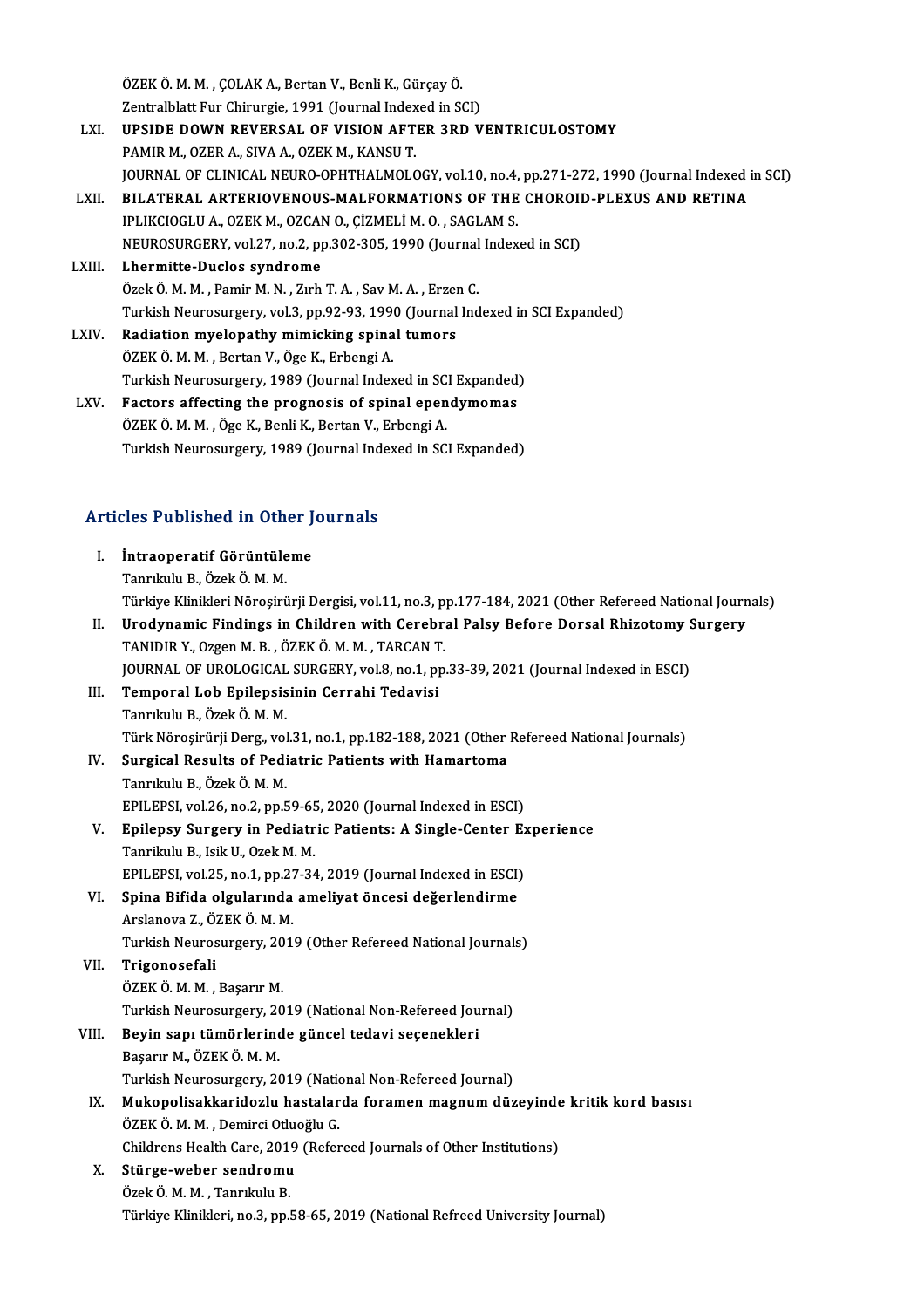| XI.    | 42. Stürge-weber sendromu                                                                                  |
|--------|------------------------------------------------------------------------------------------------------------|
|        | TANRIKULU B., ÖZEK Ö. M. M.                                                                                |
|        | Türkiye Klinikleri Journal of Case Reports, pp.58-65, 2019 (Refereed Journals of Other Institutions)       |
| XII.   | Beyin sapı tümörlerinde güncel tedavi seçenekleri                                                          |
|        | Başarır M., ÖZEK Ö. M. M.                                                                                  |
|        | Turkish Neurosurgery, 2019 (National Non-Refereed Journal)                                                 |
| XIII.  | Spina Bifida olgularında ameliyat öncesi değerlendirme                                                     |
|        | Arslanova Z., ÖZEK Ö. M. M.                                                                                |
|        | Turkish Neurosurgery, 2019 (Other Refereed National Journals)                                              |
| XIV.   | Hidrosefalide şantın dinamik komplikasyonları                                                              |
|        | Başarır M., ÖZEK Ö. M. M.                                                                                  |
|        | Turkish Neurosurgery, 2019 (Other Refereed National Journals)                                              |
| XV.    | Epilepsy Surgery in Pediatric Patients : A Single-Center ExperiencePediatrik Hastalarda Epilepsi           |
|        | Cerrahisi Klinik Tecrübesi                                                                                 |
|        | ÖZEK Ö M M , TANRIKULU B , IŞIK U                                                                          |
|        | Epilepsy Currents, 2019 (Refereed Journals of Other Institutions)                                          |
| XVI.   | Late Remission of Seizures After Functional Hemispherotomy in a Child With Congenital Middle               |
|        | <b>Cerebral Artery Infarct</b>                                                                             |
|        | Isik U., Tanrikulu B., Ozek M. M.                                                                          |
|        | EPILEPSI, vol.23, no.3, pp.127-130, 2017 (Journal Indexed in ESCI)                                         |
| XVII.  | Apert sendromu ile yaşamanın bireyler ve aileler üzerindeki psikolojik etkileri                            |
|        | ÖZEK Ö. M. M., Zeytinoğlu S.                                                                               |
|        | Turkish Studies, 2017 (Refereed Journals of Other Institutions)                                            |
| XVIII. | late remission of seizures after functional hemispherotomy in a child with cogenital middle cerebral       |
|        | artery infarct                                                                                             |
|        | IŞIK U., TANRIKULU B., ÖZEK Ö. M. M.                                                                       |
|        | Epilepsia, 2016 (Refereed Journals of Other Institutions)                                                  |
| XIX.   | Hidrosefalide şantın dinamik komplikasyonları                                                              |
|        | Özek Ö. M. M. , Başarır M.                                                                                 |
|        | Türkiye Klinikleri J Neurosurg-Special Topics, no.5, pp.64-69, 2015 (Other Refereed National Journals)     |
| XX.    | Endoskopik üçüncü ventrikülostomi                                                                          |
|        | Özek Ö. M. M., Başarır M.                                                                                  |
|        | Türk Nöroşirurji Dergisi, no.3, pp.26-32, 2014 (Other Refereed National Journals)                          |
| XXI.   | Pediatrik Gliomalar                                                                                        |
|        | Özek Ö. M. M.                                                                                              |
|        | Kanser Gündemi Dergisi, vol.2, no.3, pp.65-69, 2014 (Other Refereed National Journals)                     |
| XXII.  | İlerleyici hidrosefalisi olan yenidoğanlarda ventrikül içi rezervuar uygulanması                           |
|        | Özek Ö. M. M., Özek E., Özdemir H., Akman İ., Bayrı Y.                                                     |
|        | Turk Arch Ped, no.48, pp.200-203, 2013 (Other Refereed National Journals)                                  |
| XXIII. | Spastisite ve Tedavisi                                                                                     |
|        | Özek Ö. M. M., Başarır M.                                                                                  |
|        | Türk Nöroşirurji Dergisi, no.23, pp.1-16, 2013 (Other Refereed National Journals)                          |
| XXIV   | Pantotenat Kınaz ile ilgili nörodejenerasyona bağlı distonide derin beyin stimülasyonu                     |
|        | Özek Ö. M. M., Isık U., Peker S., Akgün Y.                                                                 |
|        | Acıbadem Üniversitesi Sağlık Bilimleri Dergisi, no.3, pp.72-75, 2012 (National Refreed University Journal) |
| XXV.   | Lipomyelomeningosel                                                                                        |
|        | Özek Ö. M. M., Urgun K.                                                                                    |
|        | Türkiye Klinikleri- Nöroşirurji, no.4, pp.26-30, 2011 (Other Refereed National Journals)                   |
| XXVI.  | Merkezi sinir sistemi şant enfeksiyonları                                                                  |
|        | Özek Ö. M. M., Urgun K., Soysal A.                                                                         |
|        | Türkiye Klinikleri J Pediatr Sci, no.7, pp.28-33, 2010 (Other Refereed National Journals)                  |
|        |                                                                                                            |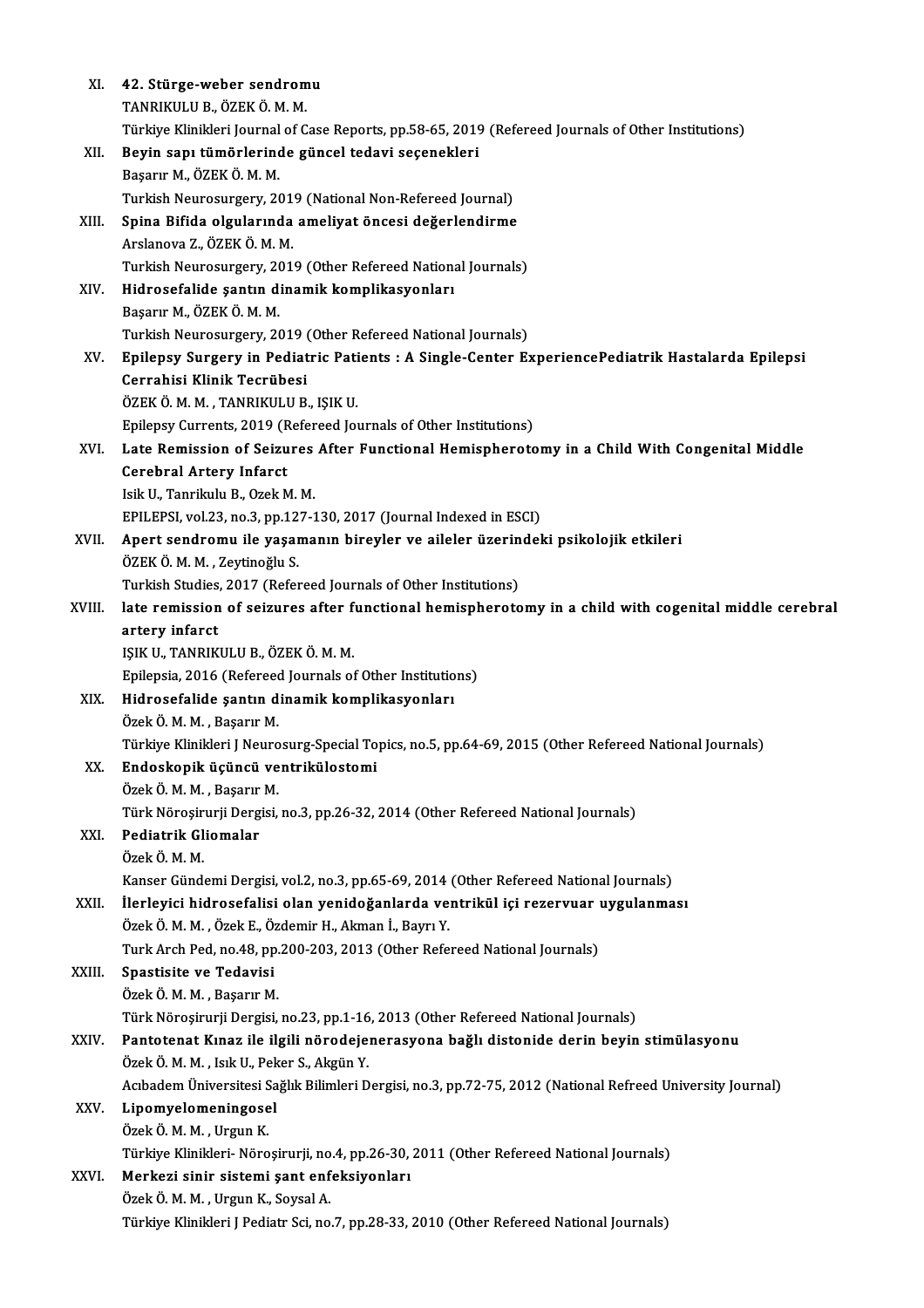| XXVII.       | Seizures as the sole manifestation of cerebellar lesions in three children                                              |
|--------------|-------------------------------------------------------------------------------------------------------------------------|
|              | ÖZEK Ö. M. M., DİNÇER A., IŞIK U., Sav A.                                                                               |
|              | Journal of Pediatric Neurology, vol.7, no.2, pp.193-198, 2009 (Journal Indexed in ESCI)                                 |
| XXVIII.      | Extrapontine myelinolysis in a child : a rare case with MRI, DWI and MRS follow-up                                      |
|              | ÖZEK Ö. M. M., DİNÇER A., IŞIK U., Kosak E.                                                                             |
|              | Journal Of Neuroradiology, 2008 (Refereed Journals of Other Institutions)                                               |
| XXIX.        | Gamma Knife cerrahisi uygulanan çocuk hastalara anestezi yaklaşımı                                                      |
|              | Özek Ö. M. M., Pamir M. N., Gerçek A., Peker S., Konya D., Kılıç T.                                                     |
|              | Sinir Sitemi Cerrahisi Dergisi, vol.1, pp.26-29, 2008 (Other Refereed National Journals)                                |
| XXX.         | Çocukluk çağında hipotalamik hamartomlu üç olgu dolayısıyla literatüre gözden geçirilmesi                               |
|              | Özek Ö M M , Isık U                                                                                                     |
|              | Epilepsi, no.14, pp.193-197, 2008 (Other Refereed National Journals)                                                    |
| XXXI.        | Intraoperative MR imaging: preliminary results with 3 tesla MR system.                                                  |
|              | Pamir M. N., Peker S., Ozek M., Dinçer A.                                                                               |
|              | Acta neurochirurgica. Supplement, vol.98, pp.97-100, 2006 (Refereed Journals of Other Institutions)                     |
| XXXII.       | Endoskopik III.ventrikülostominin tekrarı                                                                               |
|              | Özek Ö. M. M., Dağçınar A., Boran B.                                                                                    |
|              | Kartal Eğitim ve Araştırma Hastanesi Tıp Dergisi, vol.15, pp.31-33, 2004 (National Refreed University Journal)          |
| XXXIII.      | Dandy-Walker malformasyonunda endoskopik III.ventrikülostominin yeri                                                    |
|              | Özek Ö. M. M., Dağçınar A., Boran B.                                                                                    |
|              | Kartal Eğitim ve Araştırma Hastanesi Tıp Dergisi, vol.15, pp.11-13, 2004 (National Refreed University Journal)          |
| XXXIV.       | Bir yaş altı hastalarda endoskopik III. ventrikülostominin yeri                                                         |
|              | Özek Ö. M. M., Dağçınar A., Boran B.                                                                                    |
|              | Göztepe Tıp Dergisi, vol.19, pp.83-86, 2004 (Other Refereed National Journals)                                          |
| <b>XXXV</b>  | Kanamayla başvuran silviyan araknoid kist olgularında tedavi                                                            |
|              | Özek Ö. M. M., Dağçınar A., Karabağlı H., Pamir M. N., Kılıç T.                                                         |
|              | Türk Nöroşirurji Dergisi, vol.13, pp.197-202, 2003 (Other Refereed National Journals)                                   |
| <b>XXXVI</b> | Serebral palsi ve epilepsi: Klinik -elektrografik-radyolojik prognostik özellikler                                      |
|              | Özek Ö. M. M. , Dağçınar A., Türkdoğan D., Zaimoğlu S., Yılmaz Z.                                                       |
|              | Türk Nöroloji Dergisi, vol.8, pp.59-65, 2002 (Other Refereed National Journals)                                         |
| XXXVII.      | Moyamoya Hastalığı                                                                                                      |
|              | Özek Ö. M. M., Dağçınar A., Pamir M. N.                                                                                 |
|              | Türk Nöroşirurji Dergisi, vol.10, pp.176-185, 2000 (Other Refereed National Journals)                                   |
| XXXVIII.     | Intraventriküler meningiomalar                                                                                          |
|              | Özek Ö. M. M. , Pamir M. N. , Dağçınar A., Bayri Y., Özgen S., Elmacı İ.                                                |
|              | Türk Nöroşirurji Dergisi, vol.10, pp.144-150, 2000 (Other Refereed National Journals)                                   |
| <b>XXXIX</b> | Kortikal disgenezis: Klinik, elektrografik, radyolojik ve histopatolojik bulgular                                       |
|              | Özek Ö. M. M. , Pamir M. N. , Dağçınar A., Zaimoğlu S., Türkdoğan D., Sav A., Yılmaz Z., Kurtkaya Ö.                    |
|              | Türk Nöroloji Dergisi, vol.1, pp.20-26, 1999 (Other Refereed National Journals)                                         |
| XL.          | Pediatrik kraniovertebral bileşke anomalileri: Anatomik, embriyolojik ve klinik özellikler<br>Özek Ö M M , Hiçdönmez T. |
|              | Lokomotor, vol.2, pp.3-8, 1999 (Other Refereed National Journals)                                                       |
| XLI.         | Çocukluk çağı epileptik nöbetlerinde medikal tedaviye direnç gelişimi için risk faktörleri                              |
|              | Özek Ö. M. M., Türkdoğan D.                                                                                             |
|              | Türk Pediatri Arşivi, vol.33, pp.99-105, 1998 (Other Refereed National Journals)                                        |
| XLII.        | Van der Knaap Sendromu                                                                                                  |
|              | Özek Ö. M. M., Dinçer A., Türkdoğan D.                                                                                  |
|              | Türk Pediatri Arşivi, vol.1, pp.45-47, 1998 (Other Refereed National Journals)                                          |
| XLIII.       | A study on the Turkish mother'xxs perception of a child with Down syndrome and her social                               |
|              | adjustment                                                                                                              |
|              | ÖZEK Ö. M. M. , TURAN A., Daryal D., Aydinoğlu F., TÜRKDOĞAN D.                                                         |
|              |                                                                                                                         |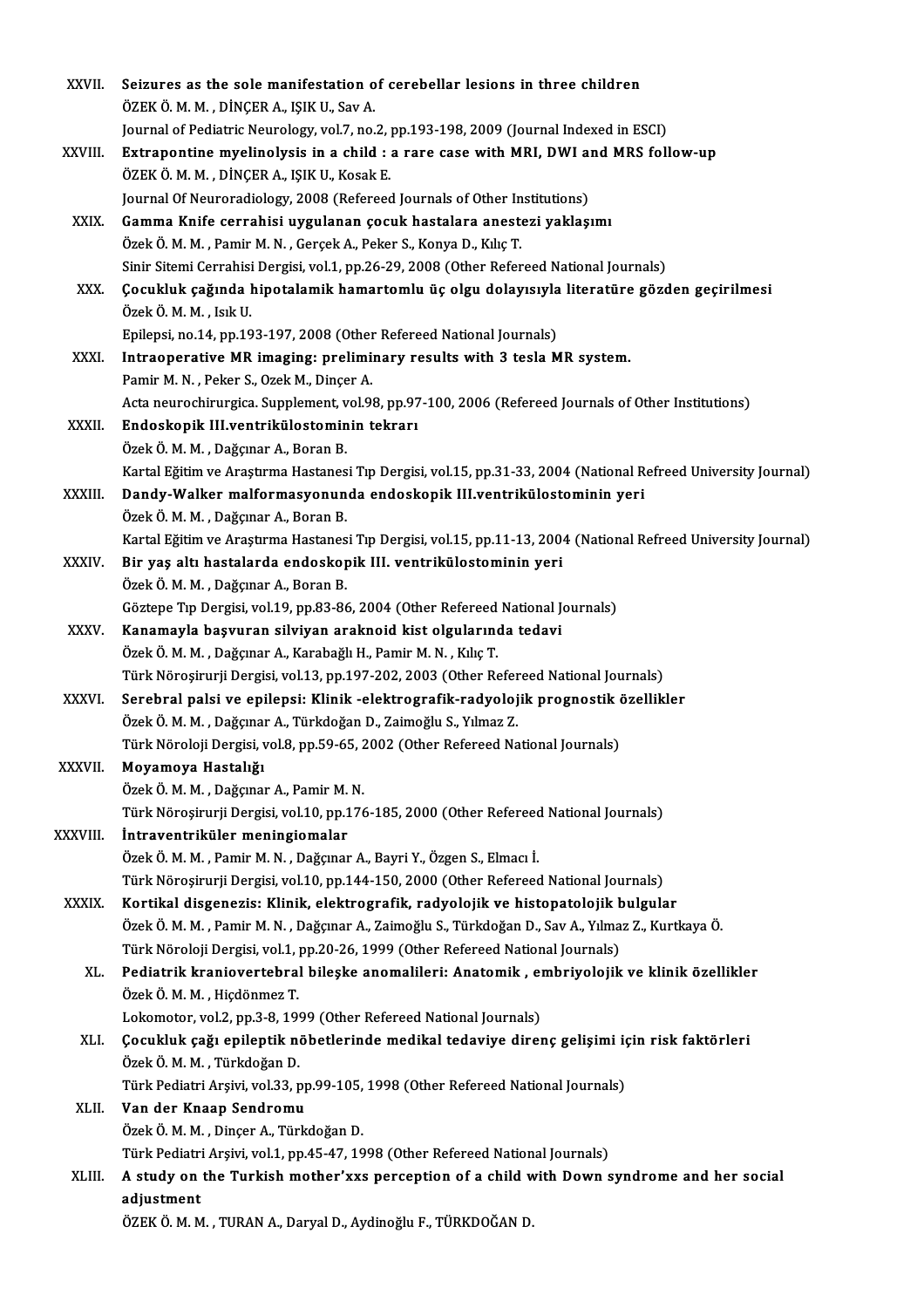Turkish Journal Of Medical Sciences, 1998 (Refereed Journals of Other Institutions)<br>Treatment of multiposistant snam nosative ventriculitie with intraventricul

|         | Turkish Journal Of Medical Sciences, 1998 (Refereed Journals of Other Institutions)                       |
|---------|-----------------------------------------------------------------------------------------------------------|
| XLIV.   | Treatment of multiresistant gram negative ventriculitis with intraventricular Ciprofloxacin               |
|         | ÖZEK Ö. M. M., BİLGEN H., ÖZEK E., Erkan E., Örs R., İnce Z., Söyletir G.                                 |
|         | Turkish Journal Of Medical Sciences, 1998 (Refereed Journals of Other Institutions)                       |
| XLV.    | Servikal spondilotik miyelopatinnin tedavisinde servikal korpektomi                                       |
|         | Özek Ö. M. M., Pamir M. N., Özgen S., Naderi S.                                                           |
|         | MÜ Nörolojik Bilimler Enstitüsü Dergisi, vol.1, pp.34-37, 1998 (National Refreed University Journal)      |
| XLVI.   | İntrakranial dev hücreli tümörlerde biyolojik işaretleyici olarak " Nucleolar organizer region" katkısı   |
|         | Özek Ö. M. M., Pamir M. N., Özer A. F., Sav A., Kurtkaya Koçak Ö., Karabeyoğlu İ., Ekicioğlu G.           |
|         | Türk Patoloji Dergisi, vol.10, pp.8-10, 1994 (Other Refereed National Journals)                           |
| XLVII.  | Geniş kaideli meningomiyelosel defektlerinin kas deri flepleri ile onarımı                                |
|         | Özek Ö. M. M. , Özek E., Çelebiler Ö. B. , Tezel E., Gürünlüoğlu R., Ateş Numanoğlu E.                    |
|         | Türk Plastik Cerrahi Dergisi, vol.2, pp.136-141, 1994 (Other Refereed National Journals)                  |
| XLVIII. | Prematürlerde posthemorajik hidrosefali gelişimi ve tedavisi                                              |
|         | Özek Ö. M. M., Özek E.                                                                                    |
|         | İstanbul Çocuk Kliniği Dergisi, vol.28, pp.147-152, 1993 (Other Refereed National Journals)               |
| XLIX.   | Diffüz astrositomların prognostikasyonunda "Nucleolar Organizer Region" (AgNOR)'ın katkısı                |
|         | Özek Ö. M. M. , Özer A. F. , Sav A., Kurtkaya Ö., Karabeyoğlu İ., Ekicioğlu G.                            |
|         | Türk Nöroşirurji Dergisi, vol.3, pp.53-55, 1993 (Other Refereed National Journals)                        |
| L.      | Lumbosakral radikülopatilerin tanısında dermatomal somatosensoryel evoked potansiyeller                   |
|         | (DSEP)'in kullanımı                                                                                       |
|         | Özek Ö. M. M., Pamir M. N., Özer A. F., Gürses C., Kılıç T., Us Ö.                                        |
|         | Nöropsikiyatri Arşivi, vol.30, pp.376-380, 1993 (Other Refereed National Journals)                        |
| LI.     | Subependymal giant cell astrocytomas in tuberous sclerosis                                                |
|         | ÖZEK Ö. M. M., ÖZEK E., PAMİR M. N., Özer A., Erzen C.                                                    |
|         | Turkish Journal Of Pediatrics, 1993 (Refereed Journals of Other Institutions)                             |
| LII.    | Horner sendromu bulguları ile gelen bir segmental nörofibromatozis                                        |
|         | Özek Ö. M. M., Oğuz F., Altınel Z., Çalışkan M., Sıdal M., Alper G., Sav A.                               |
|         | İstanbul Çocuk Kliniği Dergisi, vol.28, pp.60-63, 1993 (Other Refereed National Journals)                 |
| LIII.   | Sebependymal giant cell astrocytomas in tuberous sclerosis                                                |
|         | Özek Ö. M. M., Pamir M. N., Özek E., Özer A. F., Erzen C.                                                 |
|         | the turkish journal of pediatrics, vol.35, pp.145-150, 1993 (Other Refereed National Journals)            |
| LIV.    | The so called " Arrested Hydrocephalus"                                                                   |
|         | ÖZEK Ö. M. M.                                                                                             |
|         | Turkish Journal Of Medical Sciences, 1992 (Refereed Journals of Other Institutions)                       |
| LV.     | Gliosarcoma with features of malign fibrous histiocytoma                                                  |
|         | ÖZEK Ö. M. M., PAMİR M. N., Sav A., Özer A., KÜLLÜ S., SÖYLEMEZOĞLU A. F.                                 |
|         | Turkish Journal Of Medical Sciences, 1992 (Refereed Journals of Other Institutions)                       |
| LVI.    | Santral sinir sisteminin vasküler malformasyonlarının sınıflandırılması: Retrospektif klinikopatolojik    |
|         | çalışma                                                                                                   |
|         | Özek Ö. M. M. , Söylemezoğlu A. F. , Özer A. F. , Pamir M. N. , Ekicioğlu G., Küllü S.                    |
|         | Türk Nöroşirurji Dergisi, vol.4, pp.248-251, 1992 (Other Refereed National Journals)                      |
| LVII.   | Intraoperatif kranial ultrasonografi uygulaması ve sonuçları                                              |
|         | Özek Ö. M. M., Pamir M. N., Özer A. F., Kuşçulu N., Erzen C.                                              |
|         | Türk Nöroşirurji Dergisi, vol.2, pp.129-134, 1991 (Other Refereed National Journals)                      |
| LVIII.  | Intraventricular meningioma : Report of two cases                                                         |
|         | ÖZEK Ö. M. M., PAMİR M. N., Özer A., Erzen C., KÜLLÜ S.                                                   |
|         | Turkish Journal Of Medical Sciences, 1990 (Refereed Journals of Other Institutions)                       |
| LIX.    | Computed tomography findings and therapy in infratentorial tuberculoma                                    |
|         | Özek Ö. M. M., Özer A. F., Pamir M. N., Benli K., Erbengi A.                                              |
|         | Bulletin of Gülhane Military Medical Academy, vol.32, pp.761-767, 1990 (Other Refereed National Journals) |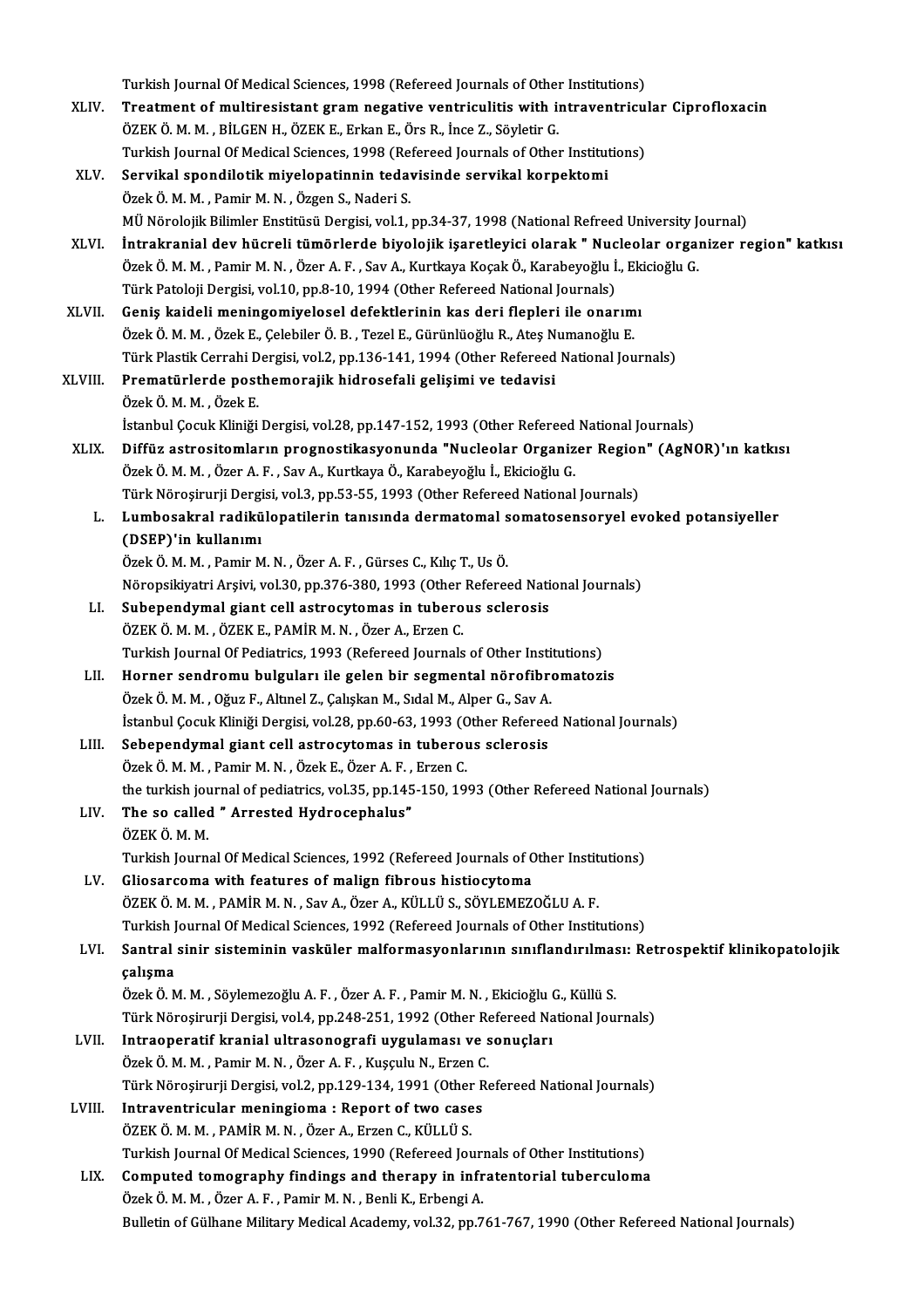| LX.          | Spinal extradural cysts. Report of two cases                                                                                     |
|--------------|----------------------------------------------------------------------------------------------------------------------------------|
|              | ÖZEK Ö. M. M., PAMİR M. N., Zırh T., Özer A., Sav A., KÜLLÜ S., Erzen C.                                                         |
|              | Turkish Journal Of Medical Sciences, 1990 (Refereed Journals of Other Institutions)                                              |
| LXI.         | Intradural spinal lipoma                                                                                                         |
|              | Özek Ö. M. M., Pamir M. N., Özer A. F., Erzen C., Zırh T.                                                                        |
|              | Journal of Pediatric Neurosciences, vol.5, pp.277-282, 1989 (Journal Indexed in ESCI)                                            |
| LXII.        | Partial characterization of substrate transport in meningioma myeloma cells                                                      |
|              | Özek Ö. M. M., Özgüç M., Günalp A., Emerk A. K.                                                                                  |
|              | The Turkish Journal of Cancer, vol.18, pp.5-9, 1988 (Other Refereed National Journals)                                           |
|              |                                                                                                                                  |
| LXIII.       | Solitary posterior fossa plasmocytome with multiple myeloma                                                                      |
|              | Özek Ö. M. M., Pamir M. N., Özer A. F., Ruacan A. Ş., Erbengi A., Benli K.                                                       |
|              | Marmara Medical Journal, vol.1, pp.16-18, 1988 (National Refreed University Journal)                                             |
| LXIV.        | Von Hippel-Lindau sendromunda spinal hemngioblasom ve bilgisayarlı tpomografinin yararı<br>Özek Ö M M , Özgen T.                 |
|              | Hacettepe Tıp Dergisi, vol.21, pp.129-134, 1988 (National Refreed University Journal)                                            |
| LXV.         | Partial characterization of substrate transport in meningioma cells                                                              |
|              | ÖZEK Ö. M. M., ÖZGÜÇ M., EMERK A. K., GÜNALP A.                                                                                  |
|              | Turkish Journal Of Hematology, 1988 (Refereed Journals of Other Institutions)                                                    |
| LXVI.        | Solitary posterior fossa plasmocytoma with multiple myeloma                                                                      |
|              | ÖZEK Ö. M. M., PAMİR M. N., Özer A., Benli K., RUACAN A. Ş., Erbengi A.                                                          |
|              | Turkish Journal Of Medical Sciences, 1988 (Refereed Journals of Other Institutions)                                              |
| LXVII.       | Orbital plasmositoma                                                                                                             |
|              | Özek Ö. M. M., Bayhan M., Seber N., Baysefer A.                                                                                  |
|              | GATA Bülteni, vol.30, pp.477-481, 1988 (Other Refereed National Journals)                                                        |
| LXVIII.      | Soliter spinal metastatik karsinomalar                                                                                           |
|              | Özek Ö. M. M., Özer A. F., Bertan V., Erbengi A., Anıl M.                                                                        |
|              | BEGV (Fizyoterapi, Rehabilitasyon, Ortopedi ve Nöroşirurji Dergisi), vol.1, pp.59-63, 1987 (Other Refereed National<br>Journals) |
| <b>LXIX</b>  | Intracranial aneurysms associated with arteriovenous malformations                                                               |
|              | ÖZEK Ö. M. M., PAMİR M. N., Özer A., Benli K., Erbengi A.                                                                        |
|              | Turkish Journal Of Medical Sciences, 1987 (Refereed Journals of Other Institutions)                                              |
| LXX.         | Servikal disk hernileri                                                                                                          |
|              | Özek Ö. M. M., Pamir M. N., Özer A. F., Erbengi A., Bertan V., Caner H.                                                          |
|              | BEGV (Fizyoterapi, Rehabilitasyon, Ortopedi ve Nöroşirurji Dergisi, vol.1, pp.57-60, 1987 (Other Refereed National               |
|              | Journals)                                                                                                                        |
| LXXI.        | Spinal anevrizmal kemik kistleri                                                                                                 |
|              | Özek Ö. M. M. , Pamir M. N. , Çataltepe O., Benli K., Bertan V., Erbengi A., Gürçay O.                                           |
|              | Hacettepe Tıp Dergisi, vol.20, pp.47-53, 1987 (National Refreed University Journal)                                              |
| LXXII.       | Oligodendrogliomalarda histopatolojik tiplendirme ve prognoz                                                                     |
|              | Özek Ö. M. M., Pamir M. N., Özer A. F., Caner H., Bertan V., Erbengi A., Önol B.                                                 |
|              | Nöroloji-Nöroşirurji-Psikiyatri Dergisi, vol.2, pp.140-143, 1987 (Other Refereed National Journals)                              |
| LXXIII.      | Karvarial çökme kırıkları ve prognoza etkin faktörler                                                                            |
|              | Özek Ö. M. M., Pamir M. N., Özer A. F., Caner H., Benli K., Erbengi A., Bertan V.                                                |
|              | Hacettepe Tip Dergisi, vol.20, pp.173-180, 1987 (National Refreed University Journal)                                            |
| <b>LXXIV</b> | Mikrolomber Diskektomi                                                                                                           |
|              | Özek Ö. M. M., Pamir M. N., Özer A. F., Özgen T., Erbengi A.                                                                     |
|              | Nöroloji-Nöroşirurji-Psikiyatri Dergisi, vol.2, pp.185-188, 1987 (Other Refereed National Journals)                              |
| LXXV.        | Subfrontal meningiomalar                                                                                                         |
|              | Özek Ö. M. M., Pamir M. N., Özer A. F., Benli K., Özgen T., Erbengi A.                                                           |
|              | Acta Oncologica Turcica, vol.19, pp.1-8, 1986 (Other Refereed National Journals)                                                 |
| LXXVI.       | Akromegali sendromunda cerrahi tedavi ve hormonal remisyon                                                                       |
|              |                                                                                                                                  |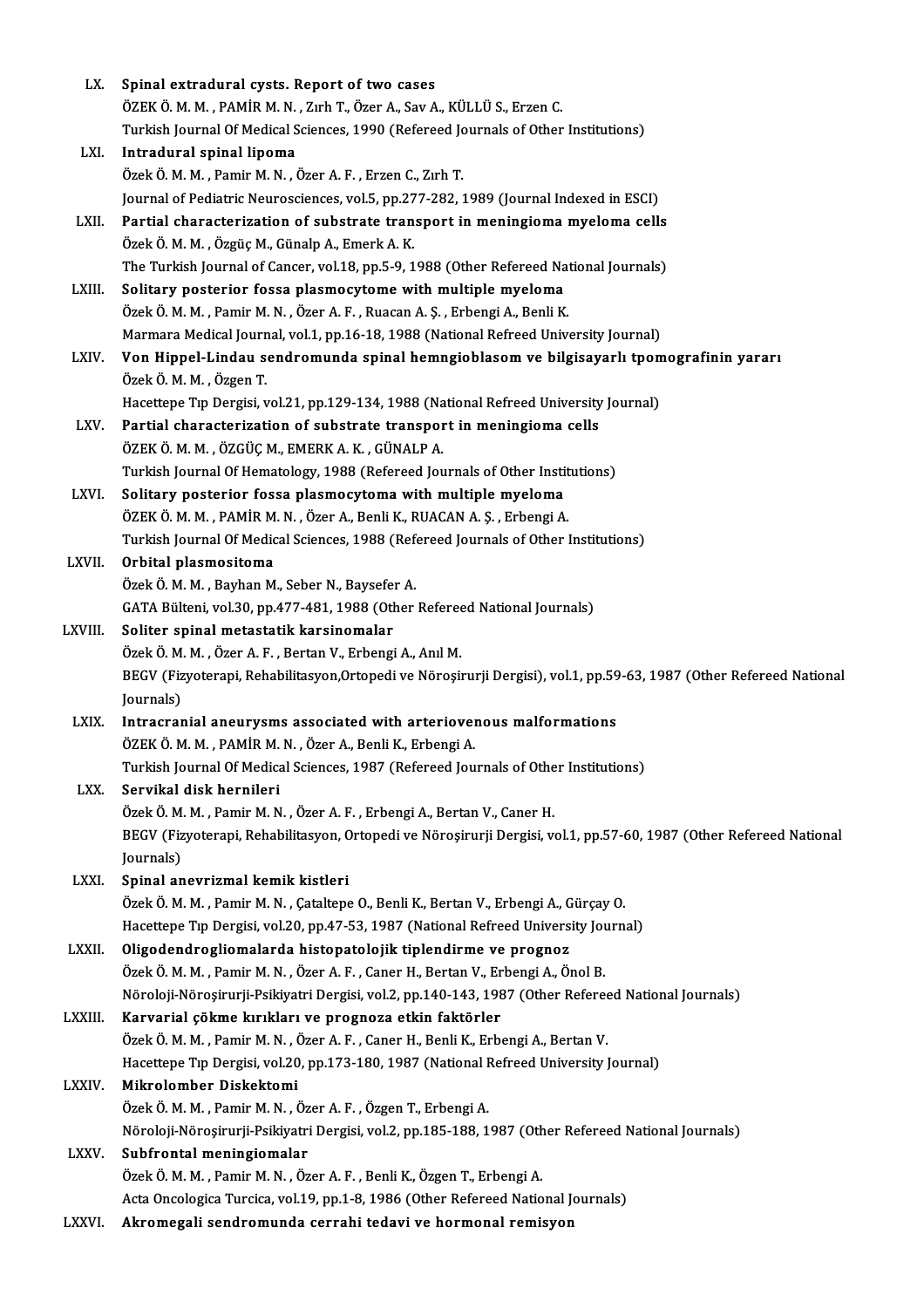Özek Ö. M. M., Pamir M. N., Özgen T., Erbengi A., Bertan V.

Özek Ö. M. M. , Pamir M. N. , Özgen T., Erbengi A., Bertan V.<br>Nöroloji-Nöroşirurji-Psikiyatri Dergisi, vol.2, pp.48-58, 1986 (Other Refereed National Journals)<br>Seliter intrakranial metastatik kersinemalarda BBT nin tenı de

- Özek Ö. M. M. , Pamir M. N. , Özgen T., Erbengi A., Bertan V.<br>Nöroloji-Nöroşirurji-Psikiyatri Dergisi, vol.2, pp.48-58, 1986 (Other Refereed National Journals)<br>LXXVII. Soliter intrakranial metastatik karsinomalarda BBT nin Nöroloji-Nöroşirurji-Psikiyatri Dergisi, vol.2, pp.48-58, 198<br>Soliter intrakranial metastatik karsinomalarda BBT<br>Özek Ö. M. M. , Pamir M. N. , Erbengi A., Özgen T., Bertan V.<br>Näroloji Närosinunji Psikiyotri Dergisi vol.1, Soliter intrakranial metastatik karsinomalarda BBT nin tanı değeri ve yaşam süresine e<br>Özek Ö. M. M. , Pamir M. N. , Erbengi A., Özgen T., Bertan V.<br>Nöroloji-Nöroşirurji-Psikiyatri Dergisi, vol.1, pp.237-242, 1986 (Other R Özek Ö. M. M. , Pamir M. N. , Erbengi A., Özgen T., Bertan V.<br>Nöroloji-Nöroşirurji-Psikiyatri Dergisi, vol.1, pp.237-242, 1986 (Other Refereed National Journals)<br>LXXVIII. The aid of computerized tomography in the diagn
- Nöroloji-Nöroşirurji-Psikiyatri Dergisi, vol.1, pp.2<br>The aid of computerized tomography in the<br>ÖZEK Ö. M. M. , PAMİR M. N. , Özgen T., Erbengi A.<br>Turkish Journal Of Modical Sciences, 1984 (Pefer The aid of computerized tomography in the diagnosis of multiple meningioma<br>ÖZEK Ö. M. M. , PAMİR M. N. , Özgen T., Erbengi A.<br>Turkish Journal Of Medical Sciences, 1984 (Refereed Journals of Other Institutions)<br>Kranium defe ÖZEK Ö. M. M. , PAMİR M. N. , Özgen T., Erbengi A.<br>Turkish Journal Of Medical Sciences, 1984 (Refereed Journal of Medical Sciences, 1984 (Refereed Journal A. Özek Ö. M. M., Pamir M. N., Özgen T., Erbengi A. Kranium defektlerinin çeşitli yöntemlerle tamiri<br>Özek Ö. M. M. , Pamir M. N. , Özgen T., Erbengi A.<br>Cerrahpaşa Tıp Fakültesi Dergisi, vol.14, pp.97-100, 1983 (National Refreed University Journal)<br>Kalvarium komiklerinin pri

LXXX. Kalvarium kemiklerinin primer tümörleri<br>Özek Ö. M. M., Pamir M. N., Erbengi A., Bertan V., Özgen T. Cerrahpaşa Tıp Fakültesi Dergisi, vol.14, pp.97-100, 1983<br>**Kalvarium kemiklerinin primer tümörleri**<br>Özek Ö. M. M. , Pamir M. N. , Erbengi A., Bertan V., Özgen T.<br>Hasettana Tın Fakültesi Dergisi vol.16, np.25,1,260, 1982 Hacettepe Tıp Fakültesi Dergisi, vol.16, pp.251-260, 1983 (National Refreed University Journal)

# Books&Book Chapters

- I. Radiological Evaluation of the Stoma Patency in Intraventricular Fenestrations 1988 1999 - Shup 1999<br>Radiological Evaluation of the<br>Arslan A., Dinçer A., Özek Ö. M. M.<br>in: Nouroondossonis prosedures in: Neuroendoscopic procedures and challenges, Duru S, Editor, NOVA Science Publishers Inc. , New York, pp.1-10,<br>2021 Arslar<br>in: Net<br>2021<br>1 He in: Neuroendoscopic procedures and challenges, Duru S, I<br>2021<br>II. 1. How to manage isolated IV.ventricle syndrome ?<br>Francis L Özek Ö M M
- 2021<br>**1. How to manage iso<br>Francis J., Özek Ö. M. M.**<br>in: Nauroandessenis nn 1. How to manage isolated IV.ventricle syndrome ?<br>Francis J., Özek Ö. M. M.<br>in: Neuroendoscopic procedures and challenges, Duru S, Editor, NOVA Science Publishers Inc. , New York, pp.1-10,<br>2021 Franci<br>in: Net<br>2021<br>Preez

in: Neuroendoscopic procedures and challenges, Duru S, Editor, No.<br>2021<br>III. Preoperative Surgery Planning and Perioperative Imaging<br>Elisi M. S., Özek Ö. M. M. Pamir M. N., Dincar A.

# 2021<br>Preoperative Surgery Planning and Periop<br>Ekşi M. Ş. , Özek Ö. M. M. , Pamir M. N. , Dinçer A.<br>in: Atles of Clinicel Cases on Prein Tumor Imegir Preoperative Surgery Planning and Perioperative Imaging<br>Ekşi M. Ş. , Özek Ö. M. M. , Pamir M. N. , Dinçer A.<br>in: Atlas of Clinical Cases on Brain Tumor Imaging, Özsunar Y,Şenol U, Editor, Springer-Verlag , Basel, pp.283-30 Ekşi M<br>in: Atl<br>2020<br>Clinia in: Atlas of Clinical Cases on Brain Tumor Imaging, Özsunar Y, Şenol U<br>2020<br>IV. Clinical presentation and assessment for Brain stem tumors<br>Tenrikulu B. Özek Ö. M. M.

- 2020<br>Clinical presentation an<br>Tanrıkulu B., Özek Ö. M. M.<br>in: Prainstom Tumors, Dias Clinical presentation and assessment for Brain stem tumors<br>Tanrıkulu B., Özek Ö. M. M.<br>in: Brainstem Tumors, Diagnosis and Management , George I. Jallo,Mohammad Hassan A. Noureldine,Nir Shimony,<br>Editer Springer Verleg, Ber Tanrıkulu B., Özek Ö. M. M.<br>in: Brainstem Tumors, Diagnosis and Managemen<br>Editor, Springer-Verlag , Berlin, pp.95-108, 2020<br>Clinisal Presentation and Assessment for B.
- in: Brainstem Tumors, Diagnosis and Management , George I. Jallo, Monteditor, Springer-Verlag, Berlin, pp.95-108, 2020<br>V. Clinical Presentation and Assessment for Brainstem Tumors<br>TANDIVIII U.B. ÖZEV M Editor, Springer-Verlag ,<br>Clinical Presentation<br>TANRIKULU B., ÖZEK M.<br>in: Prainstom Tumors Di

Clinical Presentation and Assessment for Brainstem Tumors<br>TANRIKULU B., ÖZEK M.<br>in: Brainstem Tumors Diagnosis and Management, Georger I. Jallo, Mohammad Hassan A. Noureldine, Nir Shimony,<br>Editor, Springer, pp.95, 109, 202 TANRIKULU B., ÖZEK M.<br>in: Brainstem Tumors Diagnosis al<br>Editor, Springer, pp.95-108, 2020<br>Podiatric Hydrosopholus

- Editor, Springer, pp.95-108, 2020<br>VI. Pediatric Hydrocephalus Editor, Springer, pp.95-108, 2020<br>Pediatric Hydrocephalus<br>Cinalli G., Sainte Rose C., Özek Ö. M. M. (Editor)<br>Springer Verlag, Berlin, 2019 Pediatric Hydrocephalus<br>Cinalli G., Sainte Rose C., Özek (<br>Springer-Verlag , Berlin, 2019<br>Clinisal Eindings of Childre Springer-Verlag, Berlin, 2019
- VII. Clinical Findings of Children with Hydrocephalus<br>Isık U., Özek Ö. M. M. Clinical Findings of Children with Hydrocephalus<br>Isık U., Özek Ö. M. M.<br>in: Pediatric Hydrocephalus, Cinalli G,OZek MM; Sainte-Rose C, Editor, Springer, London/Berlin , Berlin, pp.493-<br>506-2019 Isık U., Özel<br>in: Pediatri<br>506, 2019<br>Neurofibr in: Pediatric Hydrocephalus, Cinalli G,OZek M<br>506, 2019<br>VIII. Neurofibromatosis and Hydrocephalus<br>Tanululu B, Özek Ö, M, M
- 506, 2019<br>Neurofibromatosis and<br>Tanrıkulu B., Özek Ö. M. M.<br>in: Pediatris Hydrosephelu

Neurofibromatosis and Hydrocephalus<br>Tanrıkulu B., Özek Ö. M. M.<br>in: Pediatric Hydrocephalus, Giuseppe Cinalli,M. Memet Özek,Christian Sainte-Rose, Editor, Springer-Verlag , Basel,<br>pp.1107-1118-2019 Tanrıkulu B., Özek Ö.<br>in: Pediatric Hydroce<br>pp.1107-1118, 2019<br>Neunoondossenis in: Pediatric Hydrocephalus, Giuseppe Cinalli,M. M<br>pp.1107-1118, 2019<br>IX. Neuroendoscopic anatomy of the ventricles<br>7ivleavie B. Özek Ö. M. M. (Editor)

pp.1107-1118, 2019<br>IX. Neuroendoscopic anatomy of the ventricles<br>Zivkovic B., Özek Ö. M. M. (Editor)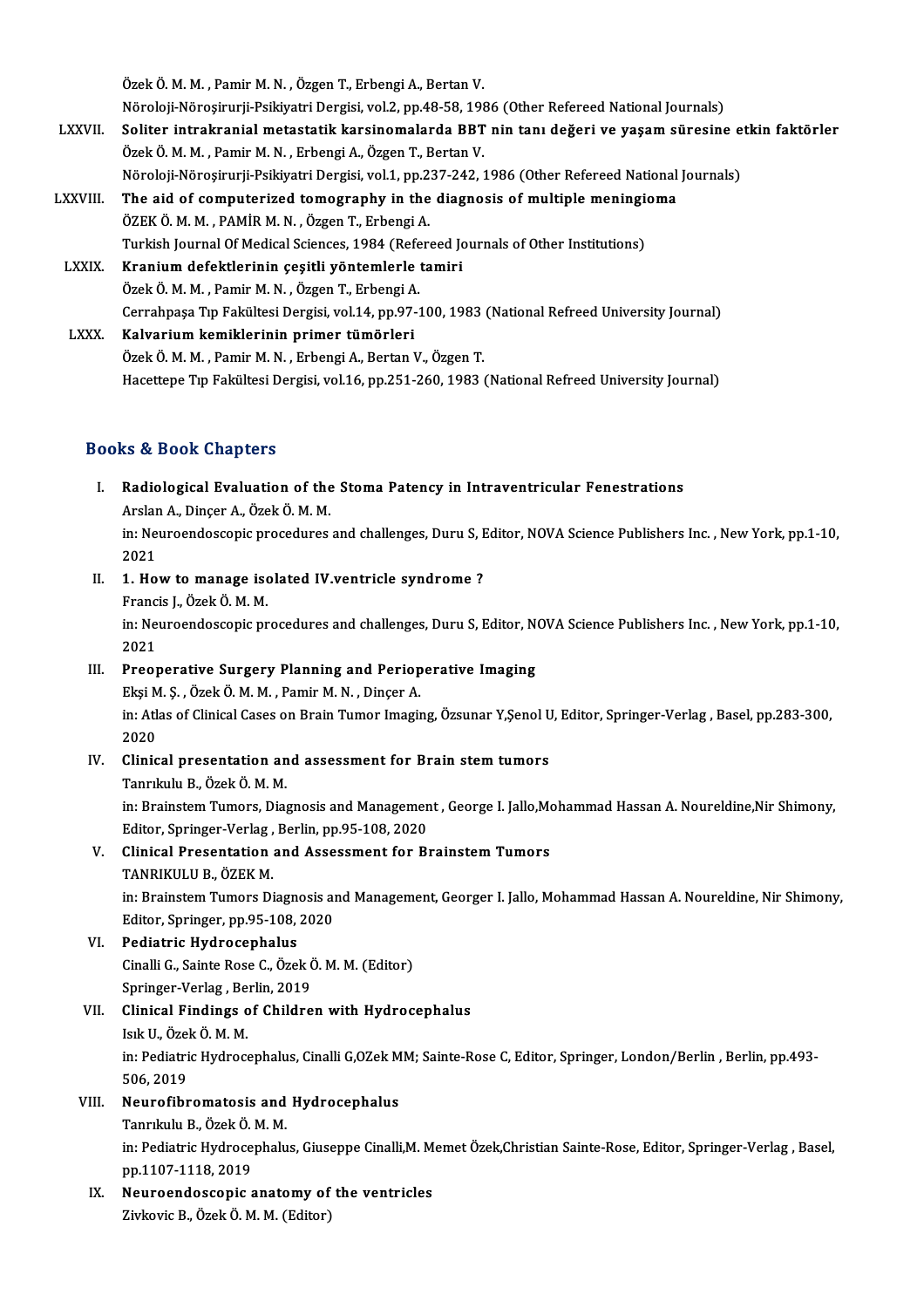in: Pediatric Hydrocephalus, Cinalli G,Özek MM,Sainte-Rose C, Editor, Springer-Verlag , Berlin, pp.1377-1399, 2019<br>Meshanisel Shunt semplisations

|        | in: Pediatric Hydrocephalus, Cinalli G,Özek MM,Sainte-Rose C, Editor, Springer-Verlag, Berlin, pp.1377-1399, 2019 |
|--------|-------------------------------------------------------------------------------------------------------------------|
| Х.     | <b>Mechanical Shunt complications</b>                                                                             |
|        | Cinalli G., ÖZEK Ö. M. M., Sainte Rose C.                                                                         |
|        | in: Pediatric Hydrocephalus, Cinalli G, Özek MM, Sainte-Rose C, Editor, Springer Verlag, pp.1289-1309, 2019       |
| XI.    | Clinical findings of children with hydrocephalus                                                                  |
|        | Isık U., Özek Ö. M. M.                                                                                            |
|        | in: Pediatric Hydrocephalus, Cinalli G, Özek MM, Sainte-Rose C, Editor, Springer-Verlag, Berlin, pp.493-507, 2019 |
| XII.   | Hydrocephalus in posterior fossa tumors                                                                           |
|        | Zivkovic B., Özek Ö. M. M.                                                                                        |
|        | in: Pediatric Hydrocephalus, Cinalli G, Özel MM, Sainte-Rose C, Editor, Springer-Verlag, Berlin, pp.761-773, 2019 |
| XIII.  | Epilepsi Cerrahisi                                                                                                |
|        | TANRIKULU B., ÖZEK M.                                                                                             |
|        | in: Pediatrik Epileptoloji, Apak Selçuk, Tatlı Burak, Editor, Nobel Tıp Kitabevi, İstanbul, pp.221-238, 2019      |
| XIV.   | Neuroendoscopic anatomy of the ventricles                                                                         |
|        | Cinalli G., ÖZEK Ö. M. M., Sainte Rose C.                                                                         |
|        | in: Pediatric Hydrocephalus, Cinalli G, Özek MM, Sainte-Rose C, Editor, Springer Verlag, pp.1377-1399, 2019       |
| XV.    | Neurofibromatosis and hydrocephalus                                                                               |
|        | Cinalli G., ÖZEK Ö. M. M., Sainte Rose C.                                                                         |
|        | in: Pediatric Hydrocephalus, Cinalli G, Özek MM, Sainte-Rose C, Editor, Springer Verlag, pp.1107-1119, 2019       |
| XVI.   | <b>Mechanical Shunt Complications</b>                                                                             |
|        | Tanrıkulu B., Özek Ö. M. M.                                                                                       |
|        | in: Pediatric Hydrocephalus, Cinalli G,Özek MM,Sainte-Rose C, Editor, Springer-Verlag, Berlin, pp.1289-1309, 2019 |
| XVII.  | Diastematomielia                                                                                                  |
|        | Demirci Otluoğlu G., Özek Ö. M. M.                                                                                |
|        | in: Neurocirurgia Pediatrica, Coelho G,Zanon N, Editor, Elsevier Science, Oxford/Amsterdam, Rio-De-Mouro, pp.27-  |
|        | 32, 2019                                                                                                          |
| XVIII. | Multiloculated hydrocephalus                                                                                      |
|        | Özek Ö. M. M., Başarır M., Zivkovic B., Kato Y. (Editor), Dechambenoit G. (Editor), Kalangu K. K. (Editor)        |
|        | in: Essential Practice of Neurosurgey, Kato Y, Editor, Access Publishing Co. Ltd, Nagano, pp.1441-1455, 2018      |
| XIX.   | Tumors of the optic pathways                                                                                      |
|        | Özek Ö. M. M., Kato Y. (Editor), Dechambenoit G. (Editor), Kalangu K. K. (Editor)                                 |
|        | in: Essential Practice of Neurosurgery, Kato Y, Editor, Access Publishing Co.Ltd., Nagoya, pp.348-362, 2018       |
| XX.    | Nöroşirurjide araştırma ve yayınDeneysel Modeller: Nöral gelişim modelleri                                        |
|        | ÖZEK Ö. M. M., DEMIRCİ OTLUOĞLU G.                                                                                |
|        | Türk Nöroşirurji Akademisi Yayınları, Ankara, 2016                                                                |
| XXI.   | Posterior Fossa tumors in children                                                                                |
|        | Cinalli G., Maixner W. M., Sainte-Rose C., Özek Ö. M. M. (Editor)                                                 |
|        | Springer-Verlag, Berlin, 2015                                                                                     |
| XXII.  | Molecular biology and genetics of chordomas                                                                       |
|        | Guduk M., Özek Ö. M. M.                                                                                           |
|        | in: Posterior fossa tumors in children, M. Memet Özek, Giuseppe Cinalli, Wirginia Meixner, Christian Sainte-Rose, |
|        | Editor, Springer International Publishing Ag, Zug, pp.675-682, 2015                                               |
| XXIII. | Hydrocephalus in pediatric patients with posterior fossa tumors                                                   |
|        | Guduk M., Özek Ö. M. M.                                                                                           |
|        | in: Posterior fossa tumors in children, M. Memet Özek, Giuseppe Cinalli, Wirginia Maixner, Christian Sainte-Rose, |
|        | Editor, Springer International Publishing Ag, Zug, pp.229-238, 2015                                               |
| XXIV.  | Meningioma                                                                                                        |
|        | Özek Ö. M. M. (Editor), Cinalli G. (Editor), Maixner W. J. (Editor), Sainte-Rose C. (Editor)                      |
|        | in: Posterior Fossa tumors in children, Özek MM, Cinalli G, Maixner WJ, Sainte-Rose C, Editor, Springer-Verlag,   |
|        | Berlin, pp 813-825, 2015                                                                                          |
| XXV.   | Hydrocephalus in Pediatric Patients with Posterior Fossa Tumors                                                   |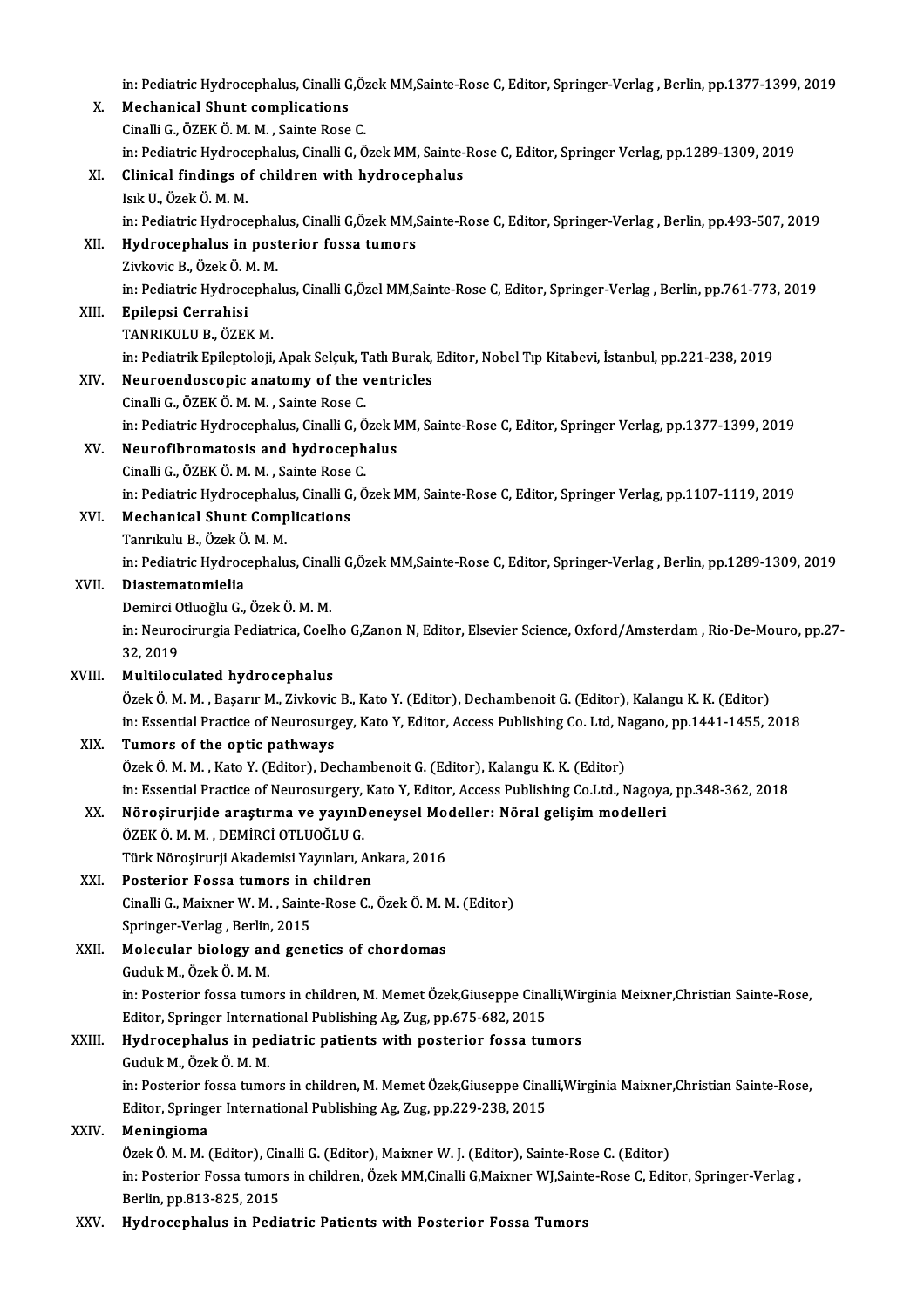|              | GÜDÜK M., ÖZEK Ö. M. M.                                                                                                                                                                 |
|--------------|-----------------------------------------------------------------------------------------------------------------------------------------------------------------------------------------|
|              | in: Posterior Fossa Tumors in Children, M. MEMET ÖZEK, GIUSEPPE CINALLI, WIRGINIA MAIXNER, CHRISTIAN                                                                                    |
|              | SAINTE-ROSE, Editor, Springer, CHAM, pp.229-237, 2015                                                                                                                                   |
| XXVI.        | Molecular Biology and Genetics of Chordomas                                                                                                                                             |
|              | GÜDÜK M., ÖZEK Ö. M. M.<br>in: Posterior fossa tumors in children, M. MEMET ÖZEK, GIUSEPPE CINALLI, WIRGINIA MAIXNER, CHRISTIAN                                                         |
|              | SAINTE-ROSE, Editor, Springer, CHAM, pp.675-682, 2015                                                                                                                                   |
| XXVII.       | Postoperative Vertebral Column Complications                                                                                                                                            |
|              | TANRIKULU B., KONYA D., ÖZEK M.                                                                                                                                                         |
|              | in: Posterior Fossa Tumors in Children, Özek, M.M., Cinalli, G, Maixner, W, Sainte-Rose, C., Editor, Springer, pp.885-                                                                  |
|              | 896, 2015                                                                                                                                                                               |
| XXVIII.      | Dermoid tumors                                                                                                                                                                          |
|              | Özek Ö. M. M. (Editor), Cinalli G. (Editor), Maixner W. J. (Editor), Sainte-Rose C. (Editor)                                                                                            |
|              | in: Posterior Fossa tumors in children, Özek MM, Cinalli G, Maixner WJ, Sainte-Rose C, Editor, Springer-Verlag,                                                                         |
| XXIX.        | Berlin, pp 783-795, 2015<br>Surgery of medulla oblongata                                                                                                                                |
|              | Özek Ö. M. M. (Editor), Cinalli G. (Editor), Wirginia J M. (Editor), Sainte-Rose C. (Editor)                                                                                            |
|              | in: Posterior Fossa tumors in children, Özek MM, Cinalli G, Maixner WJ, Sainte-Rose C, Editor, Springer-Verlag,                                                                         |
|              | Berlin, pp 571-585, 2015                                                                                                                                                                |
| XXX.         | <b>Surgical Approach to Mesencephalic Tumors</b>                                                                                                                                        |
|              | TANRIKULU B., SINGH G., ÖZEK M.                                                                                                                                                         |
|              | in: Posterior Fossa Tumors in Children, Özek, M.M., Cinalli, G., Maixner, W., Sainte-Rose, C., Editor, Springer, pp.545-                                                                |
|              | 556, 2015                                                                                                                                                                               |
| XXXI.        | Clinical presentation and neurologic evaluation in posterior fossa tumors in children.<br>Isık U, Özek Ö M M                                                                            |
|              | in: Posterior fossa tumors in children, Ozek MM; Cinalli WJ,Sainte-Rose C, Editor, Springer, London/Berlin, Berlin,                                                                     |
|              | pp 119-127, 2015                                                                                                                                                                        |
| <b>XXXII</b> | <b>Epidermoid tumors</b>                                                                                                                                                                |
|              | Özek Ö. M. M. (Editor), Cinalli G. (Editor), Maixner W. J. (Editor), Sainte-Rose C. (Editor)                                                                                            |
|              | in: Posterior Fossa tumors in children, Özek MM, Cinalli G, Maixner WJ, Sainte-Rose C, Editor, Springer-Verlag,                                                                         |
|              | Berlin, pp.795-805, 2015                                                                                                                                                                |
| XXXIII.      | Molecular bilogy and genetics of chordomas                                                                                                                                              |
|              | Özek Ö. M. M. (Editor), Cinalli G. (Editor), Maixner W. J. (Editor), Sainte-Rose C. (Editor)                                                                                            |
|              | in: Posterior Fossa tumors in children, Özek MM, Cinalli G, Maixner WJ, Sainte-Rose C, Editor, Springer-Verlag,<br>Berlin, pp.675-683, 2015                                             |
| XXXIV.       | Hydrocephalus in pediatric patients with posterior fossa tumors                                                                                                                         |
|              | Özek Ö. M. M. (Editor), Cinalli G. (Editor), Maixner W. J. (Editor), Sainte-Rose C. (Editor)                                                                                            |
|              | in: Posterior Fossa tumors in children, Özek MM, Cinalli G, Maixner WJ, Sainte-Rose C, Editor, Springer-Verlag,                                                                         |
|              | Berlin, pp.229-239, 2015                                                                                                                                                                |
| XXXV.        | Surgical approach to mesencephalic tumors                                                                                                                                               |
|              | Özek Ö. M. M. (Editor), Cinalli G. (Editor), Maixner W. J. (Editor), Sainte-Rose C. (Editor)                                                                                            |
|              | in: Posterior Fossa tumors in children, Özek MM, Cinalli G, Maixner WJ, Sainte-Rose C, Editor, Springer-Verlag,                                                                         |
|              | Berlin, pp 545-557, 2015                                                                                                                                                                |
| XXXVI.       | Clinical presentation and neurological evaluation in posterior fossa tumors in children<br>Özek Ö. M. M. (Editor), Cinalli G. (Editor), Maixner W. J. (Editor), Sainte-Rose C. (Editor) |
|              | in: Posterior Fossa tumors in children, Özek MM, Cinalli G, Maixner WJ, Sainte-Rose C, Editor, Springer-Verlag,                                                                         |
|              | Berlin, pp.119-129, 2015                                                                                                                                                                |
| XXXVII.      | Optik ve Hipotalamik glimalar                                                                                                                                                           |
|              | ÖZEK Ö. M. M., HİÇDÖNMEZ T.                                                                                                                                                             |
|              | Türk Nöroşirurji Derneği Yayınları, Ankara, 2014                                                                                                                                        |
| XXXVIII.     | Spastisite cerrahisinde adayın değerlendirilmesi                                                                                                                                        |
|              |                                                                                                                                                                                         |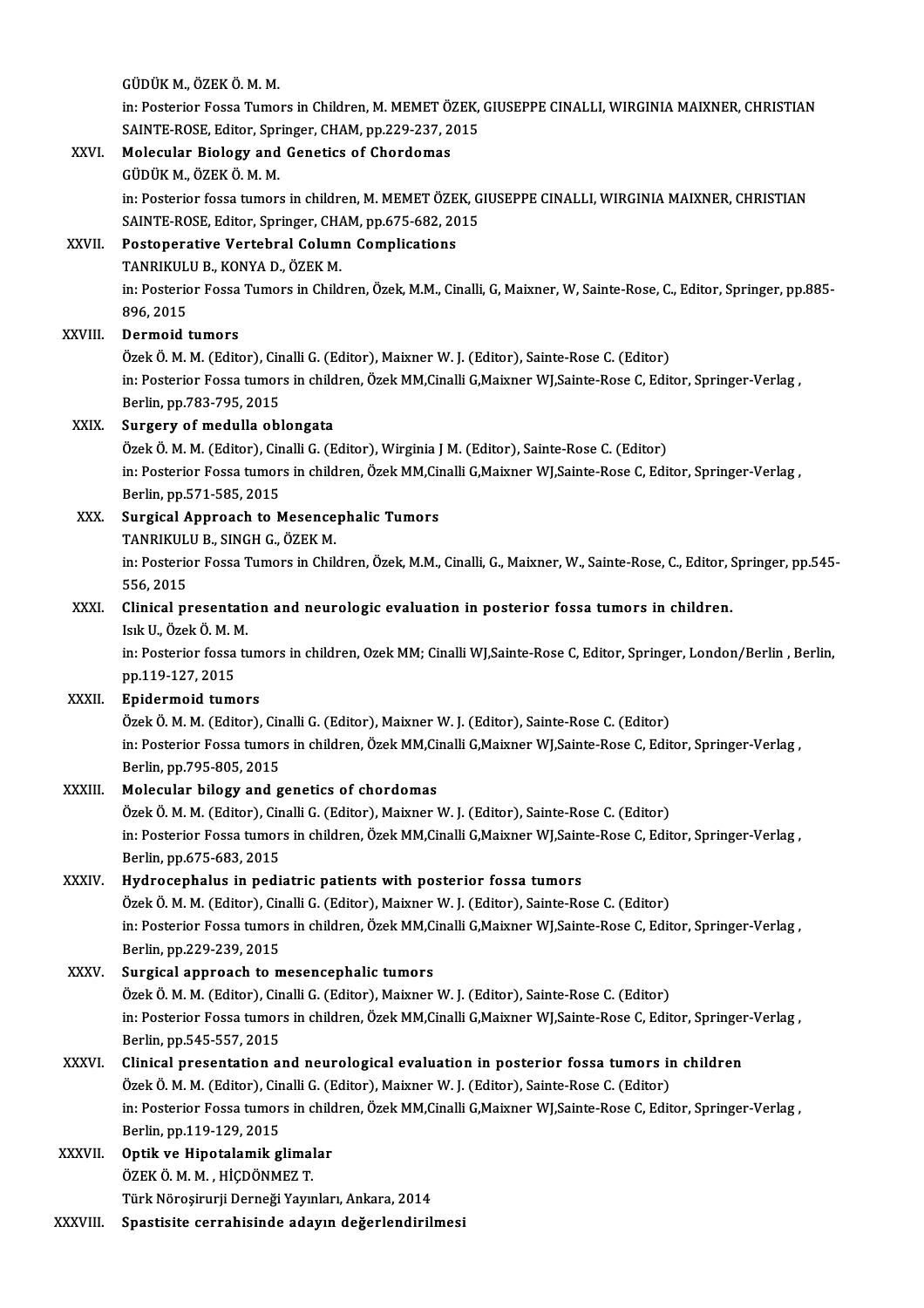|              | ÖZEK Ö M M                                                                                                           |
|--------------|----------------------------------------------------------------------------------------------------------------------|
|              | Türk Nöroşirurji Derneği Yayınları, Ankara, 2014                                                                     |
| XXXIX.       | Hidrosefalide endoskopik III. ventrikülostomi                                                                        |
|              | ÖZEK Ö. M. M.                                                                                                        |
|              | Türk Nöroşirurji Derneği Yayınları, Ankara, 2014                                                                     |
| XL.          | Pediatrik Nöroşirurji                                                                                                |
|              | Özek Ö. M. M. (Editor), Mutluer S. (Editor), Erşahin Y. (Editor), Balkaner K. (Editor)                               |
|              | Türk Nöroşirurji Derneği Yayınları, Ankara, 2014                                                                     |
| XLI.         | Epilepsi Cerrahisi-Diskonneksiyon Cerrahisi                                                                          |
|              | ÖZEK Ö. M. M., DAĞÇINAR A.                                                                                           |
|              | Türk Nöroşirurji Derneği Yayınları, Ankara, 2014                                                                     |
| XLII.        | Şant Enfeksiyonları                                                                                                  |
|              | ÖZEK Ö M M , Urgun K                                                                                                 |
|              | Türk Nöroşirurji Derneği Yayınları, 2014                                                                             |
| XLIII.       | Ensefaloseller                                                                                                       |
|              | ÖZEK Ö M M , HİÇDÖNMEZ T                                                                                             |
|              | Türk Nöroşirurji Derneği Yayınları, Ankara, 2014                                                                     |
|              | Selektif Dorsal Rizotomi ve selektif nörotomi                                                                        |
| XLIV.        | ÖZEK Ö. M. M.                                                                                                        |
|              |                                                                                                                      |
|              | Türk Nöroşirurji Derneği Yayınları, 2014                                                                             |
| XLV.         | Pediatrik yaş grubunda hareket bozuklukları<br>ÖZEK Ö. M. M.                                                         |
|              | Türk Nöroşirurji Derneği Yayınları, Ankara, 2014                                                                     |
| XLVI.        | İntraventriküler kanama ve posthemorajik hidrosefali                                                                 |
|              | ÖZEK Ö M M                                                                                                           |
|              | Türk Nöroşirurji Derneği Yayınları, 2014                                                                             |
| <b>XLVII</b> | Beyin Sapı tümörleri                                                                                                 |
|              | ÖZEKÖMM.                                                                                                             |
|              | Türk Nöroşirurji Derneği Yayınları, Ankara, 2014                                                                     |
| XLVIII.      | Nöroşirurjide intraoperatif yardımcı yöntemler                                                                       |
|              | ÖZEK Ö M M                                                                                                           |
|              | Türk Nöroşirurji Derneği Yayınları, Ankara, 2014                                                                     |
|              |                                                                                                                      |
| XLIX.        | Hidrosefalide endoskopik III.ventrikülostomi<br>Özek Ö. M. M.                                                        |
|              |                                                                                                                      |
|              | in: Hidrosefalide endoskopik III.ventrikülostomi, Özek MM, Editor, Türk Nöroşirurji Derneği Yayınları, Ankara, pp.1- |
|              | 10,2014                                                                                                              |
| L.           | Şant Enfeksiyonları                                                                                                  |
|              | Özek Ö. M. M., Urgun K.                                                                                              |
|              | in: Şant Enfeksiyonları, Özek MM, Urgun K, Editor, Türk Nöroşirurji Derneği Yayınları, Ankara, pp.1-10, 2014         |
| LI.          | Intraventriküler kanama ve posthemorajik hidrosefali<br>Özek Ö.M.M.                                                  |
|              |                                                                                                                      |
|              | in: Intraventriküler kanama ve posthemorajik hidrosefali, Özek MM, Editor, Türk Nöroşirurji Derneği Yayınları,       |
|              | Ankara, pp 1-10, 2014                                                                                                |
| LII.         | Ensefaloseller                                                                                                       |
|              | Özek Ö. M. M., Hiçdönmez T.                                                                                          |
|              | in: Ensefaloseller, Özek MM, Hiçdönmez T, Editor, Türk Nöroşirurji Derneği Yayınları, Ankara, pp.1-10, 2014          |
| LIII.        | Ependymomas                                                                                                          |
|              | Özek Ö. M. M., Jallo G. (Editor), Kothbauer K. (Editor), Pradilla G. (Editor)                                        |
|              | in: Controversies in Pediatric Neurosurgery, GI Jallo, KF Kothbauer, G Pradilla, Editor, Georg Thieme Verlag,        |
|              | Stuttgart, pp.1-3, 2010                                                                                              |
| LIV.         | Tumors of the optic pathway and hypothalamus                                                                         |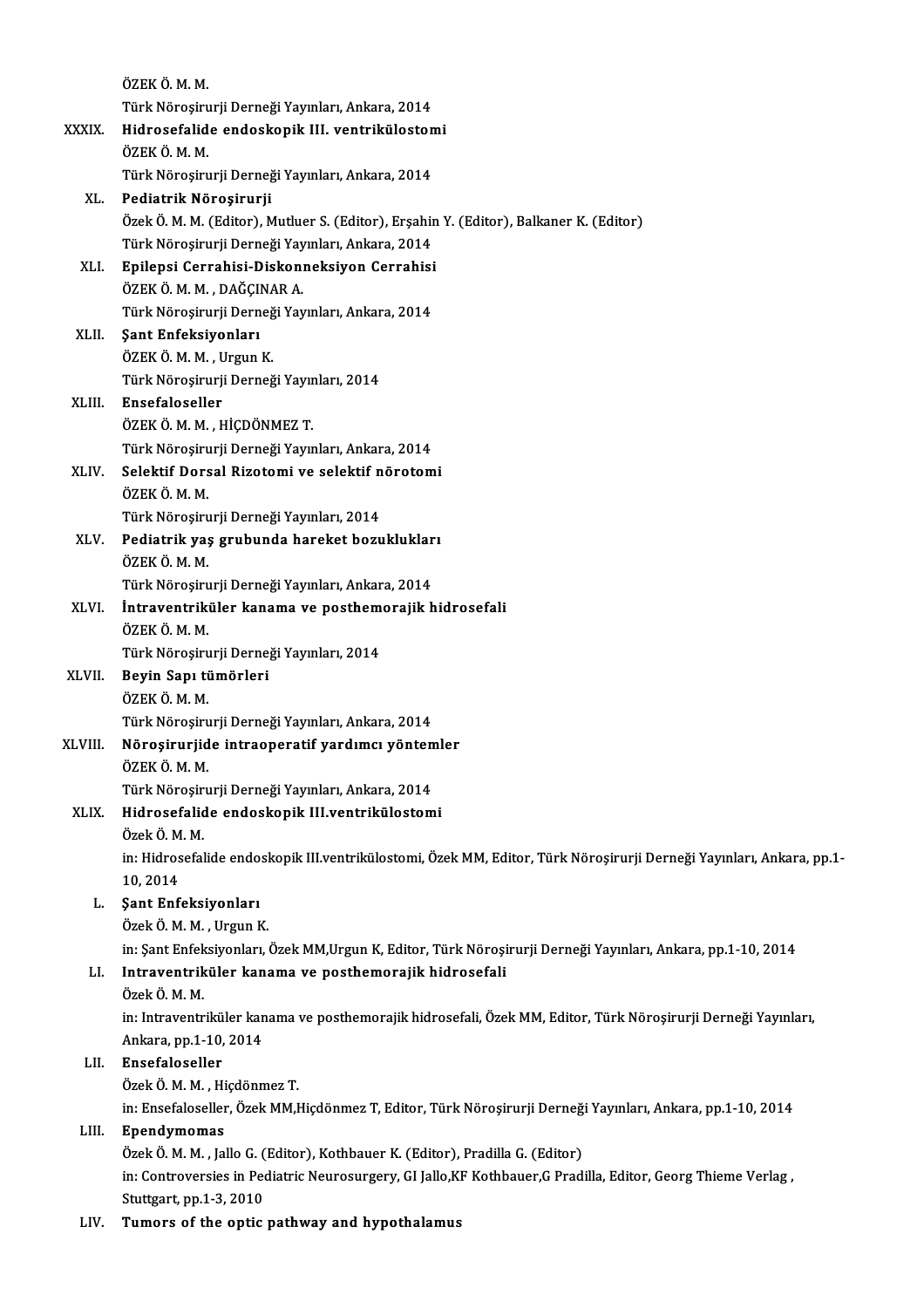Özek Ö. M. M. , Kalangu K., Kato Y., Dechambenoit G., Tanrıkulu B.<br>İn: Essential Prestige of Neurosurgery, Kalangu KKN Kato Y. Desh in: Essential Practice of Neurosurgery, Kalangu KKN,Kato Y,Dechambenoit G, Editor, Access Publishing Co. Ltd.,<br>Nagova, pp.1-7, 2010 Özek Ö. M. M. , Kalangı<br>in: Essential Practice c<br>Nagoya, pp.1-7, 2010<br>Podiatrik OpkalaiiE in: Essential Practice of Neurosurg<br>Nagoya, pp.1-7, 2010<br>LV. Pediatrik OnkolojiEpendimom Nagoya, pp.1-7, 2010<br><mark>Pediatrik OnkolojiEpe</mark>:<br>ÖZEK Ö. M. M. , Berrak S.<br>Nobel Tın Kitanevleri, İst ÖZEK Ö. M. M. , Berrak S.<br>Nobel Tıp Kitapevleri, İstanbul, 2009 ÖZEK Ö. M. M. , Berrak S.<br>Nobel Tıp Kitapevleri, İstanbul, 2009<br>LVI. **Atipik Teratoid Rabdoid Tümör**<br>ÖZEK Ö. M. M. Berrek S. Nobel Tıp Kitapevleri, İst<br><mark>Atipik Teratoid Rabdo</mark><br>ÖZEK Ö. M. M. , Berrak S.<br>Türk Nörosirurii Derneğ Atipik Teratoid Rabdoid Tümör<br>ÖZEK Ö. M. M. , Berrak S.<br>Türk Nöroşirurji Derneği Yayınları, Ankara, 2009<br>Fnandimam ÖZEK Ö. M. M. , Berrak S.<br>Türk Nöroşirurji Derneği Yayınları,<br>LVII. **Ependimom**<br>Özek Ö. M. M. , Özkan M. A. (Editor) Türk Nöroşirurji Derneği Yayınları,<br><mark>Ependimom</mark><br>Özek Ö. M. M. , Özkan M. A. (Editor)<br>inı Bediatrik Onkeleji, Alp Özkan, Ed Ependimom<br>Özek Ö. M. M. , Özkan M. A. (Editor)<br>in: Pediatrik Onkoloji, Alp Özkan, Editor, Nobel Yayın Dağıtım, İstanbul, pp.1-10, 2009<br>Atinik Terateid, Bahdoid Tümör Özek Ö. M. M. , Özkan M. A. (Editor)<br>in: Pediatrik Onkoloji, Alp Özkan, Edi<br>LVIII. **Atipik Teratoid Rabdoid Tümör**<br>Özek Ö. M. M. Özkan M. A. (Editor) Atipik Teratoid Rabdoid Tümör<br>Özek Ö.M.M., Özkan M.A. (Editor) Atipik Teratoid Rabdoid Tümör<br>Özek Ö. M. M. , Özkan M. A. (Editor)<br>in: Pediatrik Onkoloji, Alp Özkan, Editor, Nobel Yayın Dağıtım, İstanbul, pp.1-10, 2009<br>Snina Bifida - Manasament and Outsome Özek Ö. M. M. , Özkan M. A. (Editor)<br>in: Pediatrik Onkoloji, Alp Özkan, Editor, Nobel<br>LIX. Spina Bifida - Management and Outcome<br>Cinelli C. Meiyner W. J. Özek Ö. M. M. (Editor) in: Pediatrik Onkoloji, Alp Özkan, Editor, Nobel<br>Spina Bifida - Management and Outcome<br>Cinalli G., Maixner W. J. , Özek Ö. M. M. (Editor)<br>Springen Verleg, Berlin, 2009 Spina Bifida - Management<br>Cinalli G., Maixner W. J. , Özek Ö<br>Springer-Verlag , Berlin, 2008<br>Vertehrel anomalies and an Cinalli G., Maixner W. J. , Özek Ö. M. M. (Editor)<br>Springer-Verlag , Berlin, 2008<br>LX. Vertebral anomalies and spinal malformations in meningomyelocele Springer-Verlag , Berlin, 2008<br>Vertebral anomalies and spinal malformations in mening<br>Özek Ö. M. M. (Editor), Cinalli G. (Editor), Maixner W. J. (Editor)<br>in: Spina Bifida, Manazamant and Outsoma, Özek MM Ginalli G.M in: Spina Bifida-Management and Outcome, Özek MM,Cinalli G,Maixner WJ, Editor, Springer-Verlag , Berlin, pp.185-<br>197, 2008 Özek Ö. M.<br>in: Spina Bi<br>197, 2008<br>Managam in: Spina Bifida-Management and Outcome, Özek MM,Cinalli<br>197, 2008<br>LXI. Management of vertebral problems and deformities<br>Özek Ö.M.M. (Editor), Cinalli C. (Editor), Maiyner W.J. (Edi 197, 2008<br>Management of vertebral problems and deformities<br>Özek Ö. M. M. (Editor), Cinalli G. (Editor), Maixner W. J. (Editor)<br>in: Spina Bifida, Management and Outcome, Özek MM Ginalli C.M in: Spina Bifida-Management and Outcome, Özek MM,Cinalli G,Maixner WJ, Editor, Springer-Verlag , Berlin, pp.305-<br>319, 2008 Özek Ö. M. M. (Editor), Cinalli G. (Editor), Maixner W. J. (Editor) in: Spina Bifida- Management and Outcome, Özek MM,Cinalli G,Maix<br>319, 2008<br>LXII. Preoperative care of the newborn with myelomeningocele<br> $\frac{\partial}{\partial x}$ lxi $\frac{\partial}{\partial x}$ M, M, (Editor), Cinalli C, (Editor), Maiynar W, (Editor) 319, 2008<br>Preoperative care of the newborn with myelomeningood<br>Özek Ö. M. M. (Editor), Cinalli G. (Editor), Maixner W. (Editor)<br>in: Spine Bifide, Manasament and Qutsome, Özek MM Cinalli G. Preoperative care of the newborn with myelomeningocele<br>Özek Ö. M. M. (Editor), Cinalli G. (Editor), Maixner W. (Editor)<br>in: Spina Bifida- Management and Outcome, Özek MM,Cinalli G,Maixner WJ, Editor, Springer-Verlag , Berl Özek Ö. M.<br>in: Spina Bi<br>111, 2008<br>Farly sure in: Spina Bifida-Management and Outcome, Özek I<br>111, 2008<br>LXIII. Early surgical complications of Spina Bifida<br>Özek Ö.M.M. (Editor), Ginelli C. (Editor), Maiyner 111, 2008<br><mark>Early surgical complications of Spina Bifida</mark><br>Özek Ö. M. M. (Editor), Cinalli G. (Editor), Maixner W. J. (Editor)<br>in: Spina Bifida, Manazamant and Outsome, Özek MM Ginalli G.M Early surgical complications of Spina Bifida<br>Özek Ö. M. M. (Editor), Cinalli G. (Editor), Maixner W. J. (Editor)<br>in: Spina Bifida-Management and Outcome, Özek MM,Cinalli G,Maixner WJ, Editor, Springer-Verlag , Berlin, pp.1 Özek Ö. M.<br>in: Spina Bi<br>185, 2008<br>Spectiaite in: Spina Bifida- Management and Outcon<br>185, 2008<br>LXIV. Spastisitenin nöroşirürjikal tedavisi<br>Örek Ö.M.M 185, 2008<br>Spastisitenii<br>Özek Ö. M. M.<br>in: Carebral B Özek Ö. M. M.<br>in: Cerebral Palsy, Özek MM, Editor, Boyut Yayın Grubu, İstanbul, pp.113-121, 2005 Özek Ö. M. M.<br>in: Cerebral Palsy, Özek MM, Editor, Boyut Yayın Grubu, İstanbı<br>LXV. Cerebral Palsy nedeni olarak cranial doğum travmaları<br>Özek Ö. M. M in: Cerebral P<br><mark>Cerebral Pa</mark><br>Özek Ö. M. M.<br>in: Spestik Co Cerebral Palsy nedeni olarak cranial doğum travmaları<br>Özek Ö. M. M.<br>in: Spastik Çocuklar Günler Kongre Kitabı, Özek MM, Editor, Spastik Çocuklar Günler Kongre Kitabı, İstanbul, pp.1-<br>10.2001 Özek Ö. M<br>in: Spastik<br>10, 2001<br>Chiori m in: Spastik Çocuklar Günler Kongre Kitabı, Ö<br>10, 2001<br>LXVI. Chiari malformasyonu ve siringomyeli<br>Özek Ö M M 10, 2001<br>Chiari malfo<br>Özek Ö. M. M.<br>in: Omurilik v Özek Ö. M. M.<br>in: Omurilik ve Omurga Cerrahisi, Özek MM, Editor, Saray Medikal Yayıncılık, İstanbul, pp.239-248, 1998

### Refereed Congress / Symposium Publications in Proceedings

efereed Congress / Symposium Publications in Proceedings<br>I. Pediatrik Diffüz Leptomeningeal Glionöronal Tümörler: Tanı, Takip ve Tedavi Seçenekleri<br>Özen A. Tanrılıylı: B. Freen Danyeli A. Özek Ö.M. M Özen A., Tanrıkulu B., Erşen Danyeli A., Özek Ö. M. M.<br>17. Sinir sistemi Cerrahisi Kongresi, İstanbul, Turkey, 11 - 12 December 2021, pp.40 Pediatrik Diffüz Leptomeningeal Glionöronal Tümörler: Tanı, Takip ve Tec<br>Özen A., Tanrıkulu B., Erşen Danyeli A., Özek Ö. M. M.<br>17. Sinir sistemi Cerrahisi Kongresi, İstanbul, Turkey, 11 - 12 December 2021, pp.40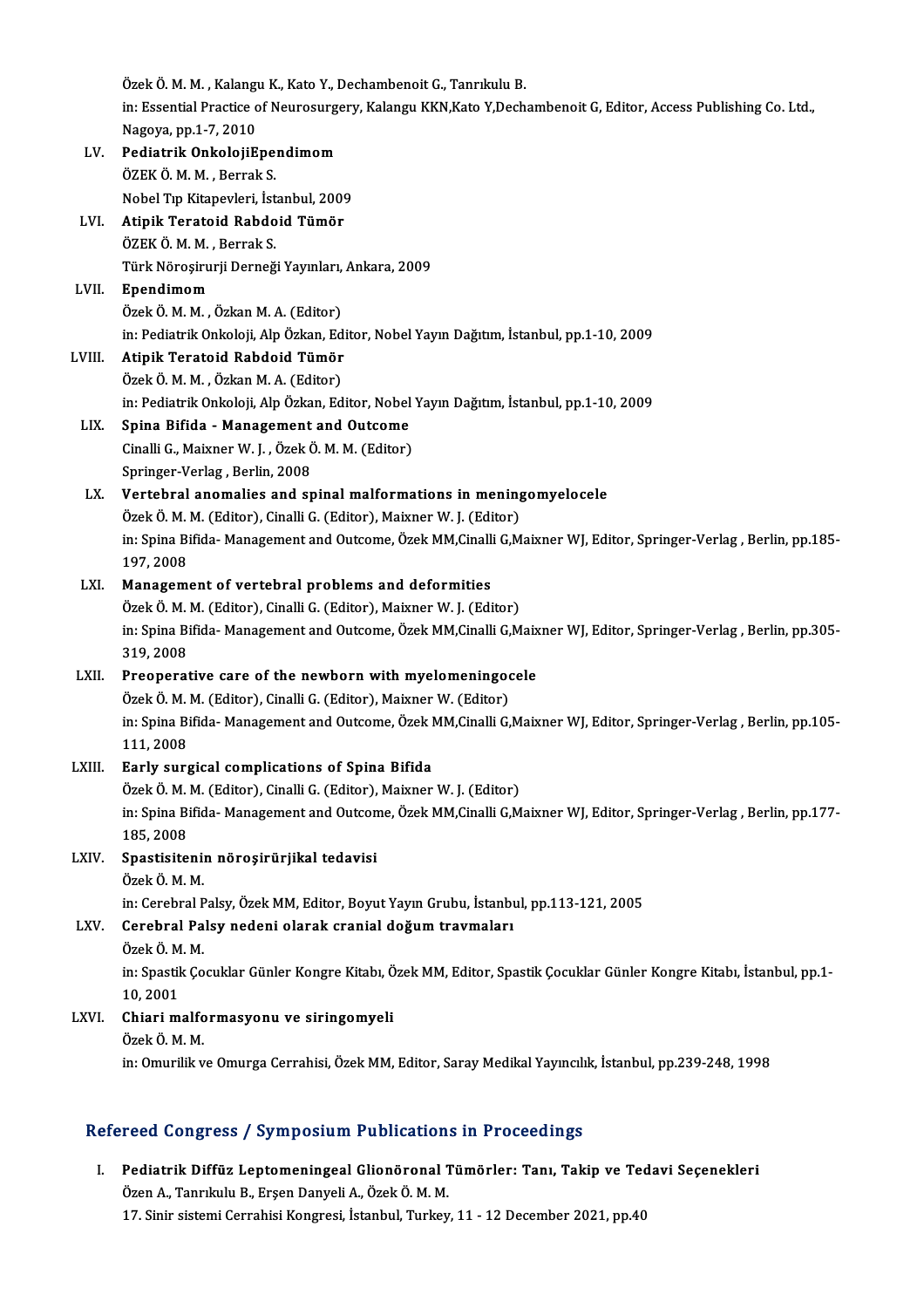| Н.    | Step Surgery and Anesthesia Management in Pygopagus Twins                                                                 |
|-------|---------------------------------------------------------------------------------------------------------------------------|
|       | USTALAR ÖZGEN Z.S., TANRIKULU B., ÖZEK Ö. M. M., ŞENTÜRK ÇATALOĞLU B., SAHİLLİOĞLU E., ŞEKER M.,                          |
|       | KAHRAMAN E. S., KOSDAK Y., GEZGİN S., KAHRAMAN D., et al.                                                                 |
|       | 2021 ASPA Singapore, Turkey, 13 November 2021                                                                             |
| III.  | Necessity For A Customized NGS Panel for Accurate Diagnosis and Targeted Therapies in Pediatric                           |
|       | <b>Glial Tumors</b>                                                                                                       |
|       | Erşen Danyeli A., Yakıcıer M. C., Tanrıkulu B., Canpolat C., Özek Ö. M. M.                                                |
|       | 12. Eurasian Hematology Oncology Congress, İstanbul, Turkey, 10 - 13 November 2021, pp.29                                 |
| IV.   | Constitutional Missmatch Defect Repair Disorder(CMMRD) in Pediatric High Grade Glioma                                     |
|       | Tanrıkulu B., Erşen Danyeli A., Canpolat C., Özek Ö. M. M.                                                                |
|       | 12. Eurasian Hematology and Oncology Congress, İstanbul, Turkey, 10 - 13 November 2021, pp.29-30                          |
| V.    | ONC 201 practice in Diffuse Midline Glioma (H3K27M mutant)                                                                |
|       | Tanrıkulu B., Canpolat C., Yaşar A. H., Erşen Danyeli A., Özek Ö. M. M.                                                   |
|       | 12. Eurasian Hematology and Oncology Congress, İstanbul, Turkey, 10 - 13 November 2021, pp.64                             |
| VI.   | Pygopagus İkizlerde Basamak Cerrahisi ve Anestezi Yönetimi                                                                |
|       | USTALAR ÖZGEN Z. S., ŞENTÜRK ÇATALOĞLU B., SALİHLİOĞLU E., ŞEKER M., KAHRAMAN E. S., KOSDAK Y.,                           |
|       | GEZGİN S., KAHRAMAN D., TANDER B., AĞIR H., et al.                                                                        |
|       | 55. TARK, Turkey, 29 October 2021                                                                                         |
| VII.  | PEDIATRIK DIFFÜZ LEPTOMENINGEAL GLIANÖRONAL TÜMÖRLER: TANI, TAKİP VE TEDAVI                                               |
|       | SEÇENEKLERİ                                                                                                               |
|       | Özen A., Tanrıkulu B., Erşen Danyeli A., Özek Ö. M. M.                                                                    |
|       | Turk Norosirurji Dernegi 34. Ulusal Kongresi, Antalya, Turkey, 30 September - 03 October 2021, pp.150                     |
| VIII. | Diffüz Orta Hat Gliomlarında (H3K27M mutant) Hedefe Yönelik Tedavi (ONC201)                                               |
|       | Tanrıkulu B., Canpolat C., Yaşar A. H., Erşen Danyeli A., Özek Ö. M. M.                                                   |
|       | Türk Nöroşirurji Derneği 34. Bilimsel Kongresi, Antalya, Turkey, 30 September - 03 October 2021, pp.1                     |
| IX.   | Çocukluk Çağı Yüksek Dereceli Gliomlarında Yapısal Yanlış Eşleşme Onarım Bozukluğu (CMMRD)                                |
|       | Tanrıkulu B., Erşen Danyeli A., Özek Ö. M. M.                                                                             |
|       | Türk Nöroşirurji Derneği 34. Bilimsel Kongresi, Antalya, Turkey, 30 September - 01 October 2021, pp.1                     |
| X.    | Çocukluk Çağı Santral Sinir Sistemi Tümörlerinin Morfomoleküler Entegre Tanısı İçin Özelleştirilmiş                       |
|       | NGS Panelinin Gerekliliği                                                                                                 |
|       | Erşen Danyeli A., Yakıcıer C., İnce Ü., Erdamar A. S., Tokat F., Barut S. P., Şensen A., Olcaysoy B., İlban E., Tanrıkulu |
|       | B, et al.                                                                                                                 |
|       | 30. Ulusal Patoloji Kongresi, İstanbul, Turkey, 20 - 23 May 2021, vol.5, pp.59                                            |
| XI.   | H3K27M Mutant Difüz Gliomlar: Klinik, Anatomik ve Moleküler Varyasyonlar                                                  |
|       | Erşen Danyeli A., Kök Y. B., İnce Ü., Yakıcıer C., Erdamar A. S., Tokat F., Barut S. P., Olcaysoy B., Tanrıkulu B.,       |
|       | Özduman K, et al.                                                                                                         |
|       | 30. Ulusal Patoloji Kongresi, 20 - 23 May 2021, vol.5, pp.57-58                                                           |
| XII.  | Is methylation profile subgrouping really a strong prognostic indica- tor for pediatric posterior                         |
|       | fossa ependymomas? A single surgeon, single center experience                                                             |
|       | Tanrıkulu B., Erşen Danyeli A., Özek Ö. M. M.                                                                             |
|       | European Society for Pediatric Neurosurgery, Athens, Greece, 25 - 28 April 2021, pp.25                                    |
| XIII. | Unilateral Hemisferik Patolojilerde Bilateral İnvazif EEG Monitorizasyonu: Prognoza Etkisi                                |
|       | Işık U., Tanrıkulu B., Özek Ö. M. M.                                                                                      |
|       | 22. Ulusal Çocuk Nörolojisi Kongresi, İstanbul, Turkey, 28 October - 01 November 2020, pp.45                              |
| XIV.  | Treatment Results of Pediatric Posterior Fossa Ependymomas according to Molecular Subtypes                                |
|       | Abacioglu U., TANRIKULU B., Danyeli A. E., CANPOLAT C., Sengoz M., ÖZEK Ö. M. M.                                          |
|       | 62nd Annual Meeting of the American-Society-for-Radiation-Oncology (ASTRO), ELECTR NETWORK, 25 - 28                       |
|       | October 2020, vol.108                                                                                                     |
| XV.   | Pediatrik glial tümörlerde hedefe yönelik tedavi adayı mutasyonların araştırılması                                        |
|       | TANRIKULU B., ÖZEK Ö. M. M.                                                                                               |

15.Sinir SistemiCerrahisiDerneğikongresi,Turkey,21 -24November 2019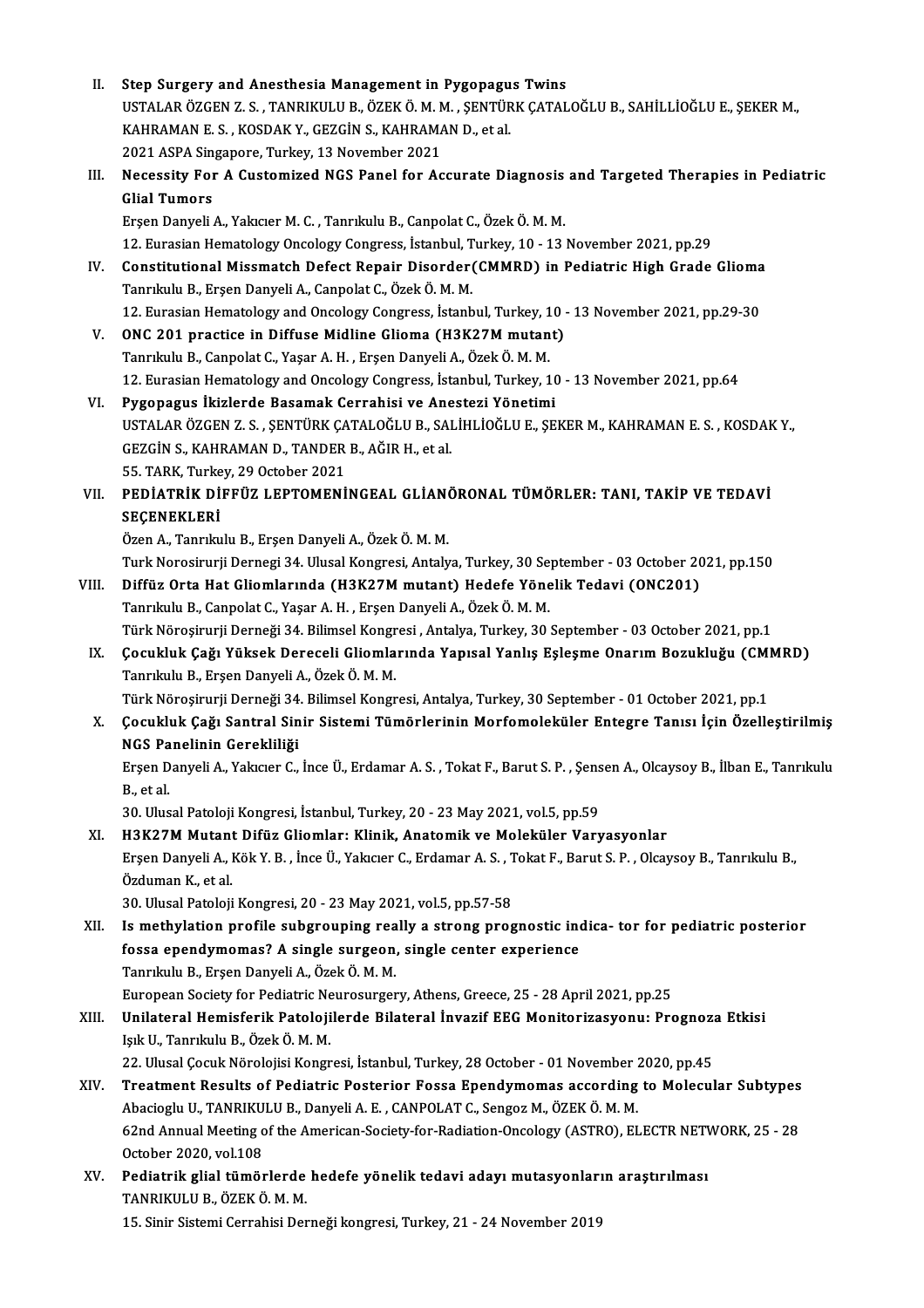| XVI.    | Pediatrik Glial Tümörlerde Hedefe Yönelik Tedavi Adayı Mutasyonların Araştırlıması                         |
|---------|------------------------------------------------------------------------------------------------------------|
|         | TANRIKULU B., ÖZEK M.                                                                                      |
|         | 15. Sinir Sistemi Cerrahisi Kongresi, Turkey, 21 - 24 November 2019                                        |
| XVII.   | Pediatrik mukopolisakkaridoz olgularında kranioservikal bileşke stenozu                                    |
|         | TANRIKULU B., ÖZEK Ö. M. M.                                                                                |
|         | 33. Türk Nöroşirürji Derneği Bilimsel kongresi, Turkey, 11 - 14 April 2019                                 |
| XVIII.  | Pediatrik Hidrosefali olgularında endoskopik üçüncü ventrikülostomi sonrası kallozal açı, Evans            |
|         | indeksi ve ventrikül horn boyutlarındaki değişim                                                           |
|         | TANRIKULU B., ÖZEK Ö. M. M.                                                                                |
|         | 33 Türk Nöroşirürji Derneği Bilimsel Kongresi, Turkey, 11 - 14 April 2019                                  |
| XIX.    | Pediatrik yaş grubu plantar fleksiyon spastisitesinde selektif soleus fasikülotomi uygulaması              |
|         | Başarır M., Şaban E., TANRIKULU B., ÖZEK Ö. M. M.                                                          |
|         | 33. Türk Nöroşirürji Derneği Bilimsel kongresi, Turkey, 11 - 14 April 2019                                 |
| XX.     | Kuadrigeminal sistern araknoid kistlerinin endoskopik yolla tedavisi ve sonuçları                          |
|         | TANRIKULU B., ÖZEK Ö. M. M.                                                                                |
|         | 33. Türk Nöroşirürji Derneği Bilimsel Kongresi, Turkey, 11 - 14 April 2019                                 |
| XXI.    | Endoscopic Foraminoplasti For Unilateral Hydrocephalus                                                     |
|         | TANRIKULU B., Petrik M., ÖZEK Ö. M. M.                                                                     |
|         | WFNS International Meeting, 21 - 24 March 2019                                                             |
| XXII.   | Surgical approach to thalamic tumors                                                                       |
|         | ÖZEK Ö M M                                                                                                 |
|         | WFNS International Meeting, 21 - 24 March 2019                                                             |
| XXIII.  | Çocukluk çağı posterior fossa ependimomalarında metilasyon profil tiplendirmesi ve prognoza etki           |
|         | eden faktörler                                                                                             |
|         | TANRIKULU B., Danyeli A., ÖZEK Ö. M. M.                                                                    |
|         | 23 Ulusal Kanser kongresi, Turkey, 17 - 21 April 2019                                                      |
| XXIV.   | Hipotalamik hamartomlarda klinik bulgular ve cerrahi tedavi                                                |
|         | TANRIKULU B., IŞIK U., ÖZEK Ö. M. M.                                                                       |
|         | 21. Uluslararası katılımlı Çocuk Nörolojisi Kongresi, Turkey, 1 - 05 May 2019                              |
| XXV     | Çocukluk Çağı Posterior Fossa Ependimomlarının Metilasyon Profil Tiplendirilmesi ve Prognoza Etki          |
|         | Eden Faktörler                                                                                             |
|         | TANRIKULU B., ERŞEN DANYELİ A., ÖZEK M.                                                                    |
|         | 23. Ulusal Kanser Kongresi, Turkey, 17 - 21 April 2019                                                     |
| XXVI.   | Pediatrik Mukopolisakkaridoz Olgularında Kranioservikal Bileşke Stenozu                                    |
|         | TANRIKULU B., ÖZEK M.                                                                                      |
|         | Türk Nöroşirürji Derneği 33. Bilimsel Kongresi, Turkey, 11 - 14 April 2019                                 |
| XXVII.  | Pediatrik Yaş Grubu Plantar Fleksiyon Spastisitesinde Selektif Soleus Fasikülotomi Uygulaması              |
|         | BAŞARIR M., ŞABAN E., TANRIKULU B., ÖZEK M.                                                                |
|         | Türk Nöroşirürji Derneği 33. Bilimsel Kongresi, Turkey, 11 - 14 April 2019                                 |
| XXVIII. | Kuadrigeminal Sistern Araknoid Kistlerinin Endoskopik Yolla Tedavisi ve Sonuçları<br>TANRIKULU B., ÖZEK M. |
|         | Türk Nöroşirürji Derneği 33. Bilimsel Kongresi, Turkey, 11 - 14 April 2019                                 |
| XXIX.   | Pediatrik Hidrosefali Olgularında Endoskopik Üçüncü Ventrikülostomi Sonrası Kallozal Açı, Evans            |
|         | Endeksi ve Ventrikül Frontal Horn Boyutlarındaki Değişim                                                   |
|         | TANRIKULU B., ÖZEK M.                                                                                      |
|         | Türk Nöroşirürji Derneği 33. Bilimsel Kongresi, Turkey, 11 - 14 April 2019                                 |
| XXX.    | Surgical Treatment for Pediatric Caudate Nucleus Tumors                                                    |
|         | TANRIKULU B., ÖZEK M.                                                                                      |
|         | WFNS 2019 Internationl Meeting, Belgrade, Serbia And Montenegro, 21 - 24 March 2019                        |
| XXXI.   | Surgery For Pediatric Ponto-Mesencephalic Junction Tumors                                                  |
|         | TANRIKULU B., ÖZEK Ö. M. M.                                                                                |
|         |                                                                                                            |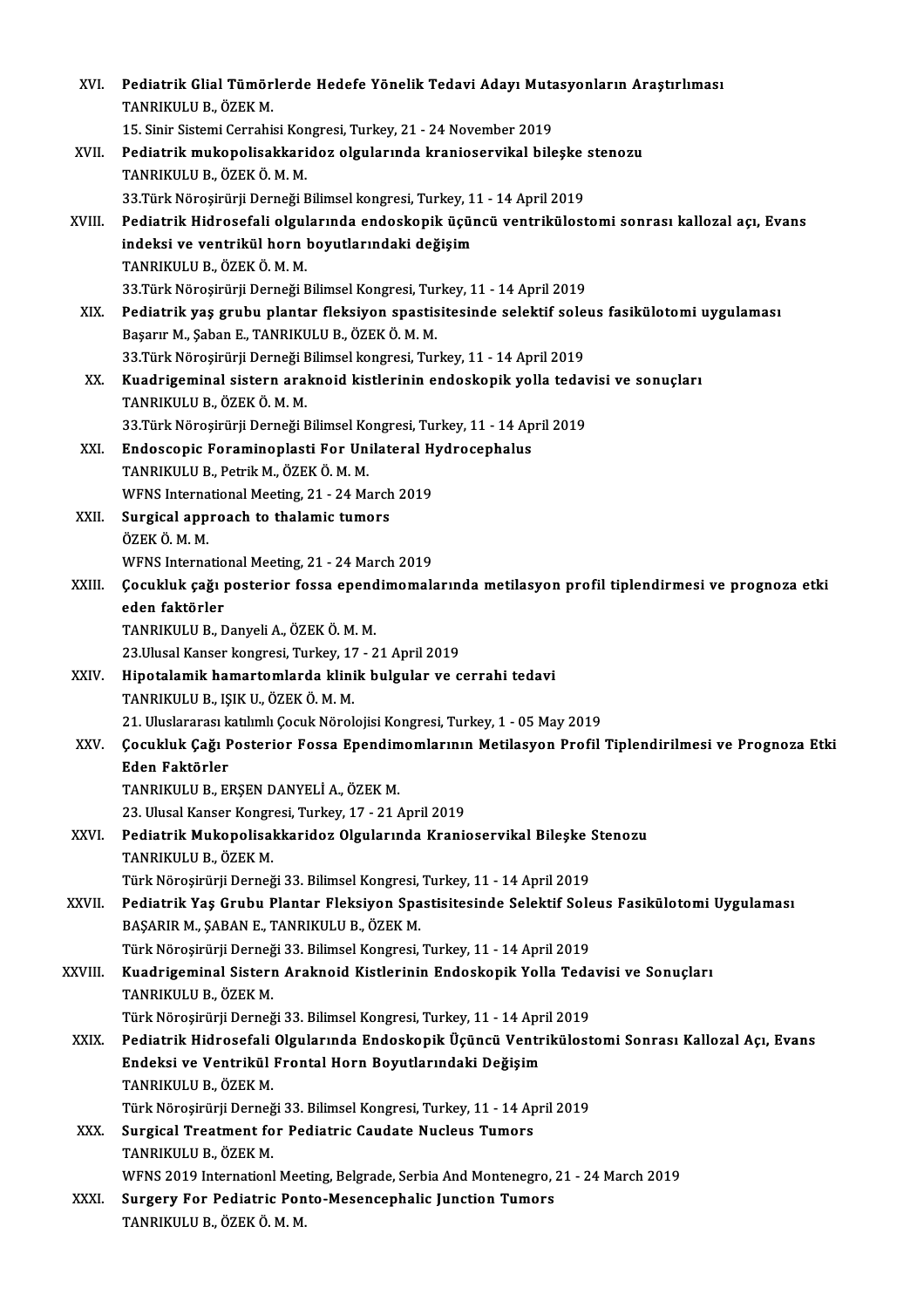WFNS International Meeting, 21 - 24 March 2019<br>Punning For Surgery Without Obtaining Pro

|              | WFNS International Meeting, 21 - 24 March 2019                                                                       |
|--------------|----------------------------------------------------------------------------------------------------------------------|
| XXXII.       | Running For Surgery Without Obtaining Pre-surgical CSF Samples In Radiologically Confirmed Pineal                    |
|              | <b>Region Mature Teratomas</b>                                                                                       |
|              | TANRIKULU B., ÖZEK Ö. M. M.                                                                                          |
|              | WFNS International Meeting, 21 March 2019                                                                            |
| XXXIII.      | Our Experience in the Anesthetic Management of Craniosynostosis and Peroperative Bleeding                            |
|              | SEYYAH İ., SAHİLLİOGLU E., USTALAR ÖZGEN Z. S., ÇİFTÇİ S., YÜKSEL B., SENTURK CATALOGLU B., Baykan N.,<br>ÖZEK Ö M M |
|              | The 15th Conference of Asian Society of Paediatric Anaesthesiology (ASPA). 17-19 August, Bangkok, Thailand,          |
|              | 2018, BANGKOK, Thailand, 17 - 19 August 2018                                                                         |
| <b>XXXIV</b> | Safety and Efficacy of Concurrent Spinal Deformity and Intra-Dural Surgery: Case Series                              |
|              | YILGÖR İ. Ç., Söğünmez N., Dalla M., Demirci Otluoğlu G., Başarır M., Özek M., ALANAY A.                             |
|              | 12th International Turkish Spine Congress, 19 - 22 April 2017                                                        |
| XXXV.        | Pineal Bölge Yerleşimli Teratomlara Tedavi Yaklaşımı                                                                 |
|              | TANRIKULU B., ÖZEK M.                                                                                                |
|              | Türk Nöroşirürji Derneği Kongresi 31. Bilimsel Kongresi, Turkey, 29 March - 02 April 2017                            |
| XXXVI.       | Pontomezensefalik Bileşke Tümörlerine Cerrahi Yaklaşım                                                               |
|              | TANRIKULU B., ÖZEK M.                                                                                                |
|              | Türk Nöroşirürji Derneği 31. Bilimsel Kongeresi, Antalya, Turkey, 29 March - 02 April 2017                           |
| XXXVII.      | Unilateral Hidrosefalide Endoskopik Foraminoplasti                                                                   |
|              | TANRIKULU B., ÖZEK M.                                                                                                |
|              | Türk Nöroşirürji Derneği 31. Bilimsel Kongresi, Antalya, Turkey, 29 March - 02 April 2017                            |
| XXXVIII.     | İlerleyici Hidrosefalisi Olan Yenidoğanlarda İntraventriküler Rezervuar Uygulaması                                   |
|              | ÖZDEMİR H., BAYRİ Y., BİLGEN H. S., AKMAN İ., ÖZEK E., ÖZEK Ö. M. M.                                                 |
|              | 18. Ulusal Neonatoloji Kongresi, MUĞLA/BODRUM, Turkey, 21 - 24 April 2010                                            |
| <b>XXXIX</b> | Analysis of Endoscopic Third Ventriculostomy Patency by MRI: Value of Different Pulse Sequences,                     |
|              | the Sequence Parameters and the Imaging Planes for Investigation of Flow Void.                                       |
|              | Dincer A., Yıldız E., Özek M., Çizmeli M. O.                                                                         |
|              | 93rd Scientific Assembly and Annual Meeting of Radiological Society of North America (RSNA), Illinois, United        |
|              | States Of America, 25 - 30 November 2007, pp 50                                                                      |
| XL.          | Endoskopik üçüncü ventrikülostomi sonrası fonksiyonun değerlendirilmesi<br>Dinçer A, Cizmeli M. O., Işık U, Özek M.  |
|              |                                                                                                                      |
|              | 6. Çocuk Nörolojisi Günleri, İstanbul, Turkey, 24 - 26 May 2007, pp.74                                               |
| XLI.         | 3T Intraoperatif MR.<br>Dinçer A., Yıldız E., Çizmeli M. O., Özek Ö. M. M., Pamir M. N.                              |
|              | 26. Ulusal Radyoloji Kongresi, Antalya, Turkey, 26 - 30 October 2005, pp.82                                          |
| XLII.        | Geniş Tabanlı Parietal Ansefalosel Onarımında İki Oturumlu Kraniyoplasti(Olgu Sunumu)                                |
|              | Çelebiler Ö., Özek Ö. M. M., Yılmaz K. B.                                                                            |
|              | 17. Ulusal Türk Plastik Rekonstrüktif ve Estetik Cerrahi Kongresi, Girne, Cyprus (Kktc), 20 - 25 September 1995      |
| XLIII.       | Unilateral Koronal Sinostozda Bifrontal Yaklaşım (Üç Olgunun Analizi)                                                |
|              | Gürünlüoğlu R., Çelebiler Ö., Özek Ö. M. M., Yılmaz K. B., Numanoğlu A.                                              |
|              | 17. Ulusal Türk Plastik Rekonstrüktif ve Estetik Cerrahi Kongresi, Girne, Cyprus (Kktc), 20 - 25 September 1995      |
|              |                                                                                                                      |

## **Citations**

Citations<br>Total Citations (WOS):956<br>b.indox (WOS):18 h-index (WOS):18